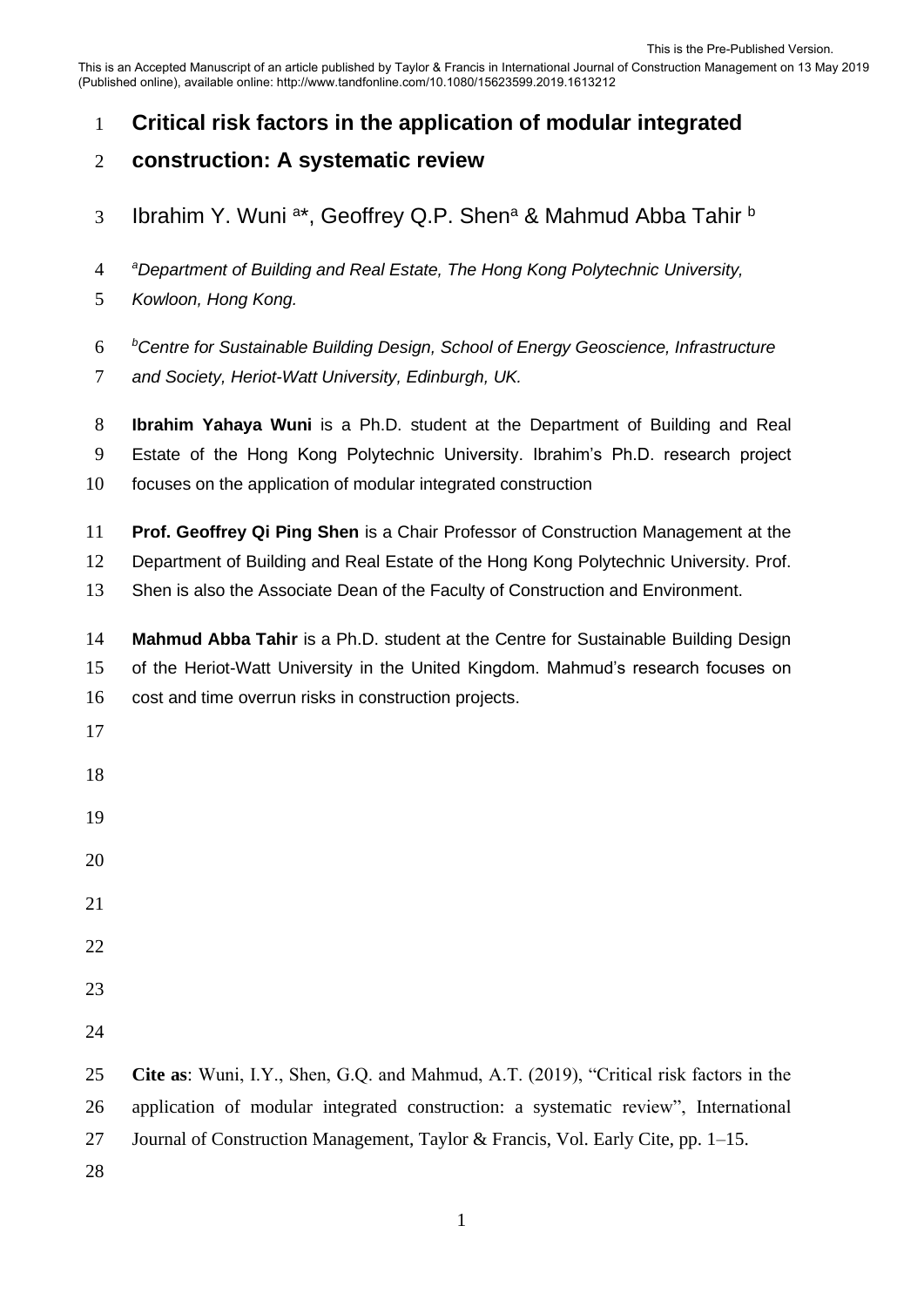# **Critical risk factors in the application of modular integrated**

# **construction: A systematic review**

### **ABSTRACT**

 The business model of modular integrated construction (MiC) demands a unique design, engineering, supply chain, stakeholder composition, construction and management. These requirements engender manifold uncertainties and risks events which may derail the success of MiC projects. Empirical studies have examined the risks associated with MiC in different countries. However, the critical risk factors (CRFs) in the application of MiC have not been reviewed. This paper conducted a systematic review and synthesis of 39 empirical studies on the risks of MiC and identified 30 CRFs. Based on the frequency of occurrences, the top ten (10) CRFs in the application of MiC have been discussed. Of these, stakeholder fragmentation and management complexity; higher initial capital cost; poor supply chain integration and disturbances; delays in delivery of modular components to the site; and poor government support and regulations constitute the five (5) most CRFs. The findings are useful to countries which are yet to adopt MiC and may broaden the understanding of offsite construction researchers and practitioners on the 20 risks of MiC. Future studies would make a quantitative ranking of the CRFs and propose management strategies.

 **Keywords**: modular integrated construction; risk; supply chain; uncertainties

**Word count**: 9297 + Title + Abstract + Keywords

# **Introduction**

 The construction sector makes a substantial contribution to the progress of 27 many economies around the globe. It is relied upon in meeting the housing and infrastructural needs of countries. As a result, preponderances of the built fabric are products of the traditional cast-in-situ construction (TCC) approach. However, the business model of the TCC has been found to be wasteful, unproductive, inefficient, and unsustainable (Kibert 2007). Studies have demonstrated that industrialization of construction is indispensable in improving the ill-performances of the TCC (Egan 1998; Richard 2005). In the context of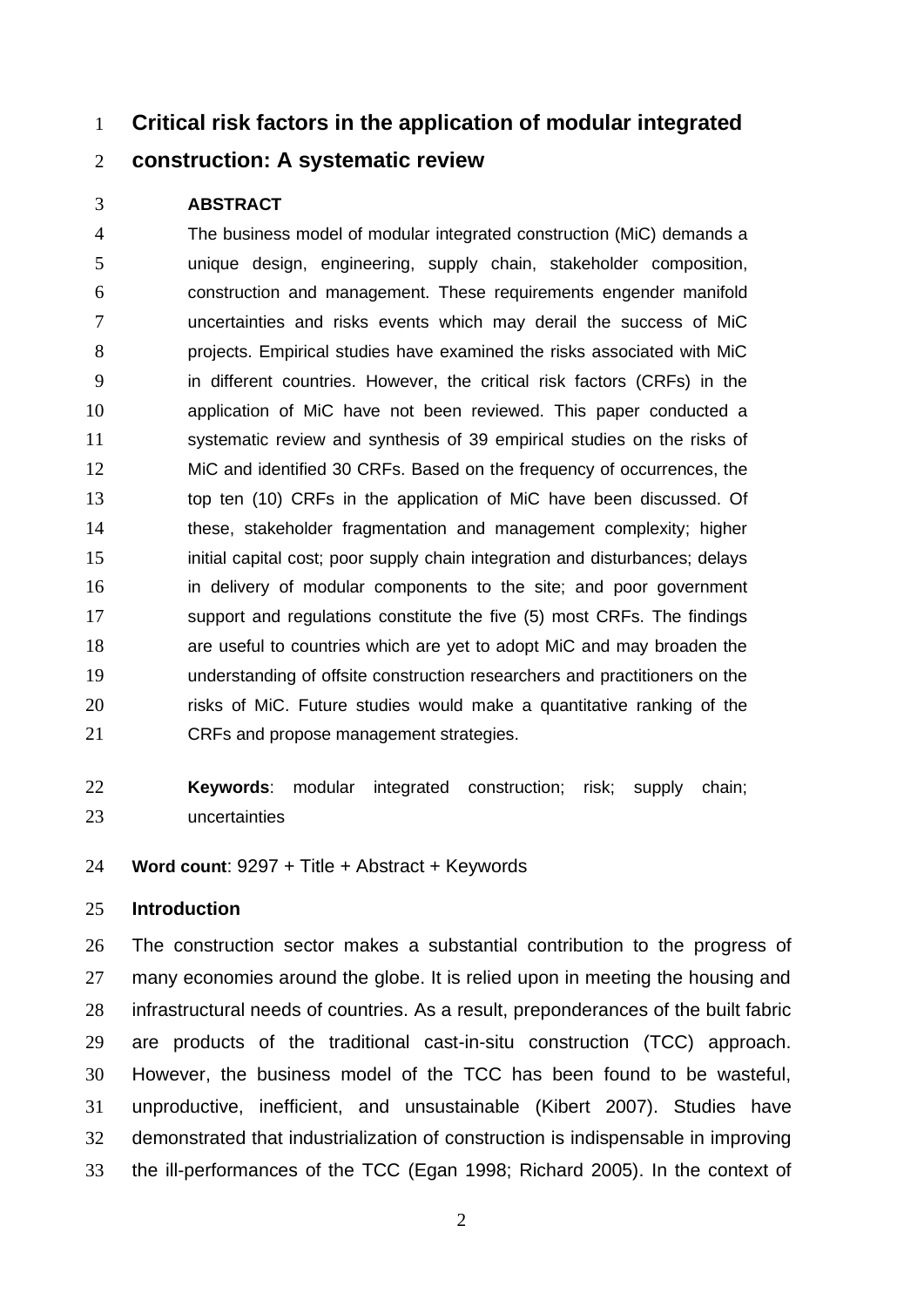the industrialized construction, there is the paradigm shift towards offsite construction (OSC). OSC adopts a manufacturing business model where building components are fabricated in an offsite factory and then transported to a construction site for installation (Pan & Goodier 2012).

 Modular integrated construction (MiC) constitute one of the most complete forms of OSC. MiC is a construction system where free-standing volumetric building components, usually completed with finishes and fixtures are fabricated in a factory environment and then, transported to a construction site for installation (Smith 2016). Owing to its mode of operation, MiC reduces construction waste (Tam et al. 2007), greenhouse gases emissions (Mao et al. 2013), shortens construction time, reduces labour and project lifecycle costs, improves health and safety of workers (Blismas et al. 2006), facilitates change without demolition, and improves construction flexibility and adaptability (Richard 2005). Due to the diverse benefits, MiC is promoted in the United Kingdom, Hong Kong, the United States, Singapore, Canada, China, Malaysia and Australia inter alia. However, the business model of MiC is associated with a unique supply chain, construction engineering, stakeholders' composition, and management process different from those of the TCC. These unique characteristics hatch manifold detrimental uncertainties and risk events.

 For instance, the application of MiC requires effective coordination of the fragmented modular design, fabrication, transportation and onsite assembly segments of its supply chain (Li et al. 2013; Li et al. 2016). Its application also requires the coordination and management of the disparate goals and value systems of the complex web of stakeholders within the entire supply chain. Modular components are made-to-order and thus, shortages cannot be complemented by third-party manufacturers (Bortolini et al. 2019). A successful application of MiC also requires a reliable & timely supply of modular components and the effective functioning of cranes (Li, Hong, et al. 2018). Besides, problematic dimensional and geometric intolerances may cause massive cost of site-fit reworks (Shahtaheri et al. 2017). Moreover, unstable economic indices may affect the prices of modular components, with a negative effect on the costs of MiC projects (Li et al. 2013). Again, the manual handling, inspection, unloading, screwing and welding of the heavy modular elements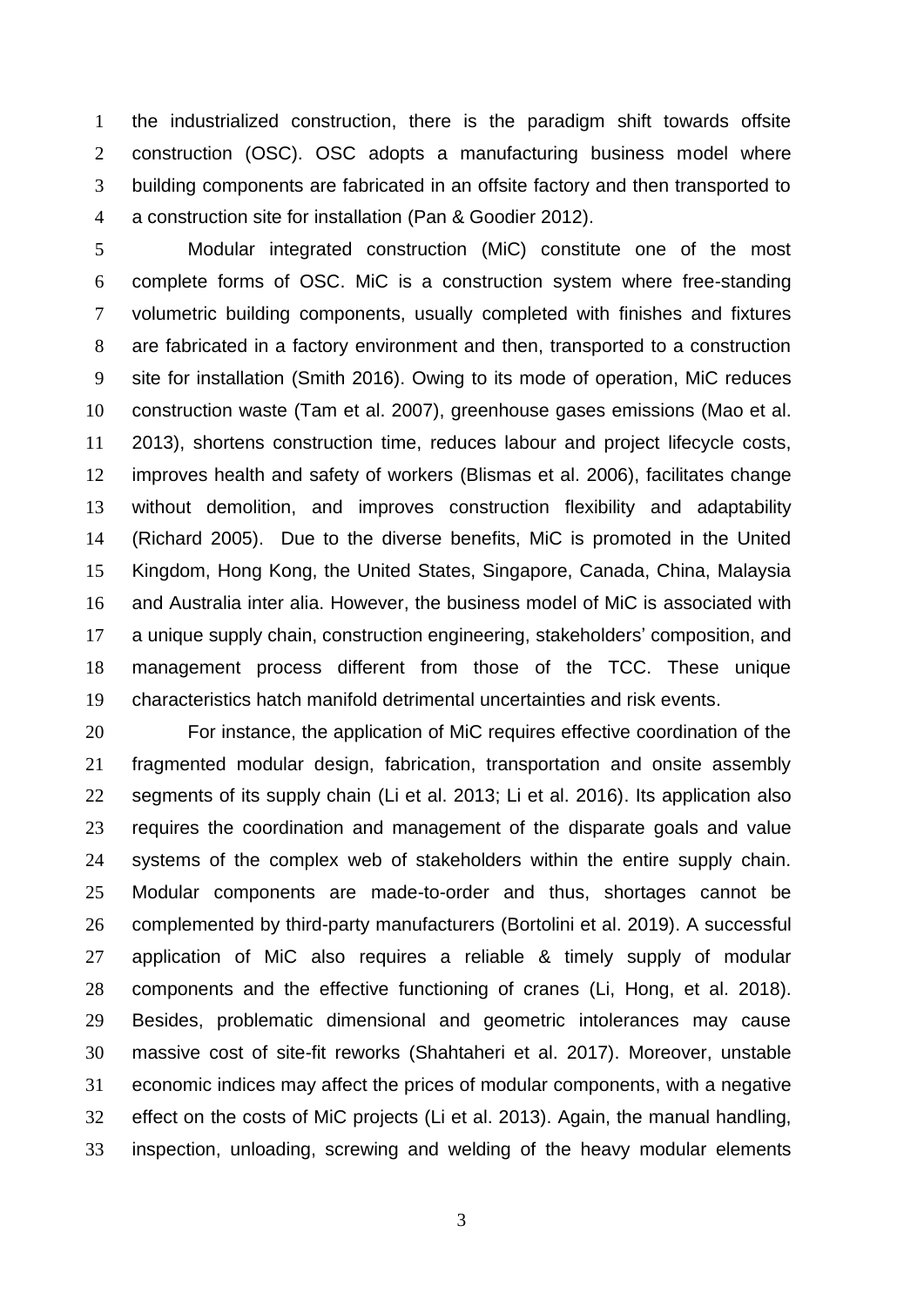upon arrival to construction site exposes workers to injuries and risk of work-related musculoskeletal disorders (WMSDs) (Hsu et al. 2018).

 These risk factors and events could derail the schedule, budget, quality and safety performance of MiC. As risks are inevitable in any construction project, it is essential to plan, identify, assess, prioritize, respond and monitor risk factors to control the potential impact of negative risks and take advantage of positive risk (Project Management Institute 2017). While every project has unique risk characteristics and requires a unique management framework, it is widely recognized that projects share some risk factors (Baloi & Price 2003). Risk is considered as an "uncertain event or condition that, if it occurs, has a positive or negative effect on one or more project objectives" (Project Management Institute 2017, pp.397). Empirical studies have identified and assessed risks associated with MiC. For instance, Li et al. (2013) identified and assessed risk factors that affect the cost and schedule performance of MiC projects in Canada. Li et al. (2017) investigated MiC investment risk factors in China. Li et al. (2018) analyzed schedule risk factors in the six-day cycle assembly of MiC projects in Hong Kong and Luo et al. (2019) identified and assessed stakeholder-associated risk factors in MiC projects in China.

 While these and similar studies have identified and assessed several risks associated with MiC, there is no study which has reviewed all these studies to identify the critical risk factors associated with the application of MiC for prioritization in MiC risk management. As risks are manifold and abound in MiC projects, identification of the most critical risk factors could be very useful to many countries in the application of MiC. As a result, this study seeks to identify the critical risk factors in the application of MiC through the lens of a systematic review and synthesis of empirical studies on the risks of MiC. For comprehensiveness, the following research questions demand critical consideration.

RQ1. What is the annual publications trend on the risk of MiC?

RQ2. Which journals publish studies on the risk of MiC?

RQ3. In which context (country) were the studies conducted?

RQ4. What are the critical risk factors in the application of MiC?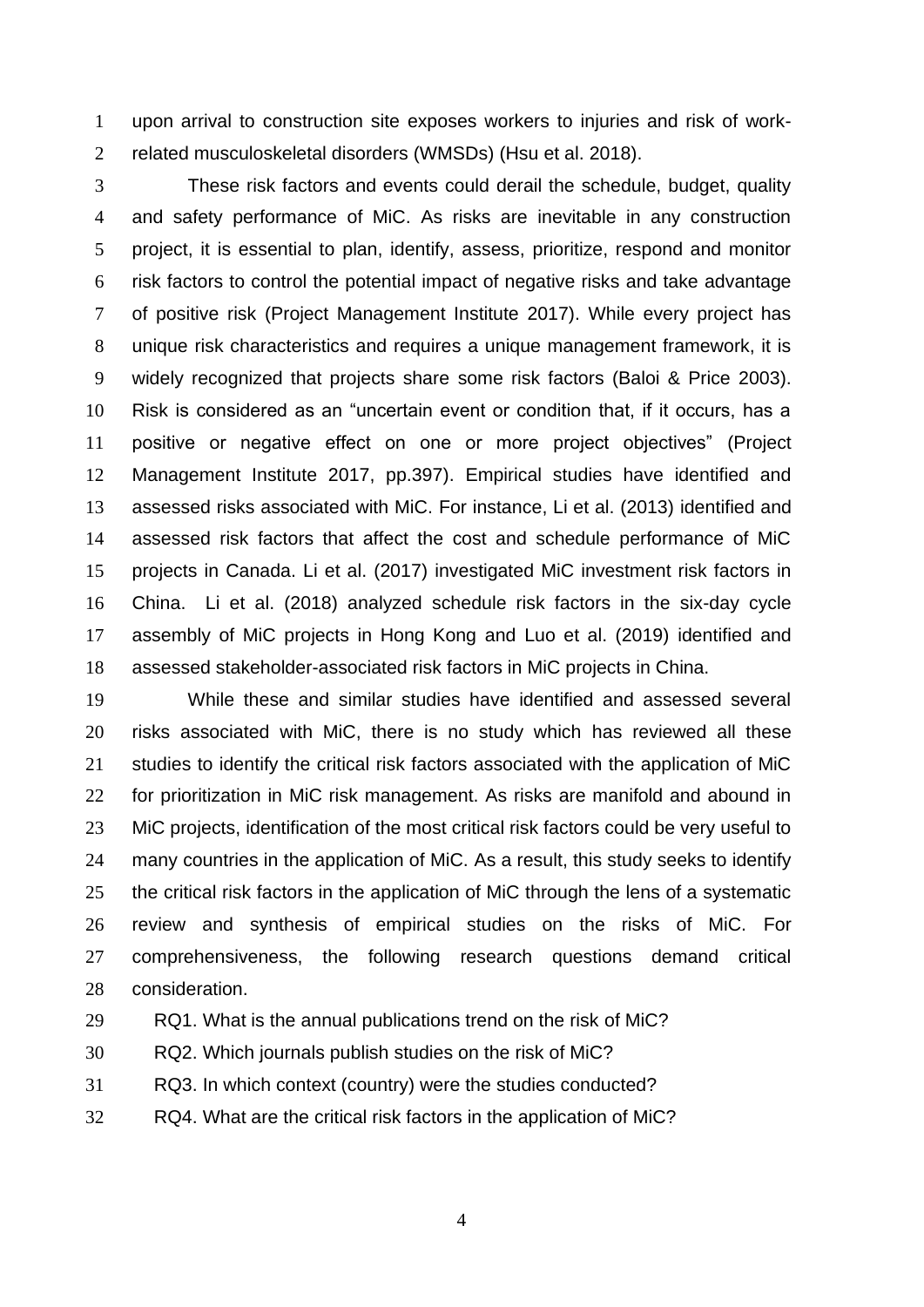It is hoped that answers to these questions will generate distilling 2 information on the risks of MiC. As MiC is gain wider market expansion and the attention of OSC practitioners and researchers, multiple stakeholders of the global OSC community stand to benefit from prioritization of the risk factors. The remainder of the paper is structured as follows. The next section offers a background of MiC, followed by the research methods adopted in the study. Then, the review results are discussed, and finally, logical conclusions are drawn.

# **Background of modular integrated construction (MiC)**

 Modularity has an entrenched historical foundation in innovation management (Simon 1962). As an engineering concept, modularity denotes the degree to which units of a whole system or product can be created independently and still be integrated to generate diversified systems using same design details. It offers systems integrators multiple options of configuring and reconfiguring the independent modules to achieved diversified outcomes (Winch 1998). Slaughter (1998) described modular integrated construction (MiC) as an innovation because it involves significant changes to the design, procurement, engineering, and delivery of construction projects. MiC is a construction approach "whereby free-standing volumetric modules (completed with finishes, fixtures, and fittings) are manufactured in a prefabrication factory and then transported to site for installation in a building" (Hong Kong Buildings Department 2018). Depending on the degree of modularization, Gibb (1999) classified MiC into four stages comprising components manufacture and subassembly (e.g. windows, bricks, etc.), non-volumetric preassembly (e.g. cladding panels, structural frames, etc.), volumetric preassembly (e.g. toilet pots, shower rooms, sanitary systems, etc) and complete modular building (e.g. modular home, prison blocks, motels, etc.). The supply chain of MiC is grossly simplified as modular design, offsite production, transportation, storage, buffer, and installation. The major stakeholders within the supply chain include designers, engineers, architects, manufacturers, suppliers, logistics companies, developers, clients, contractors, project managers, academics and local government (Luo et al. 2019).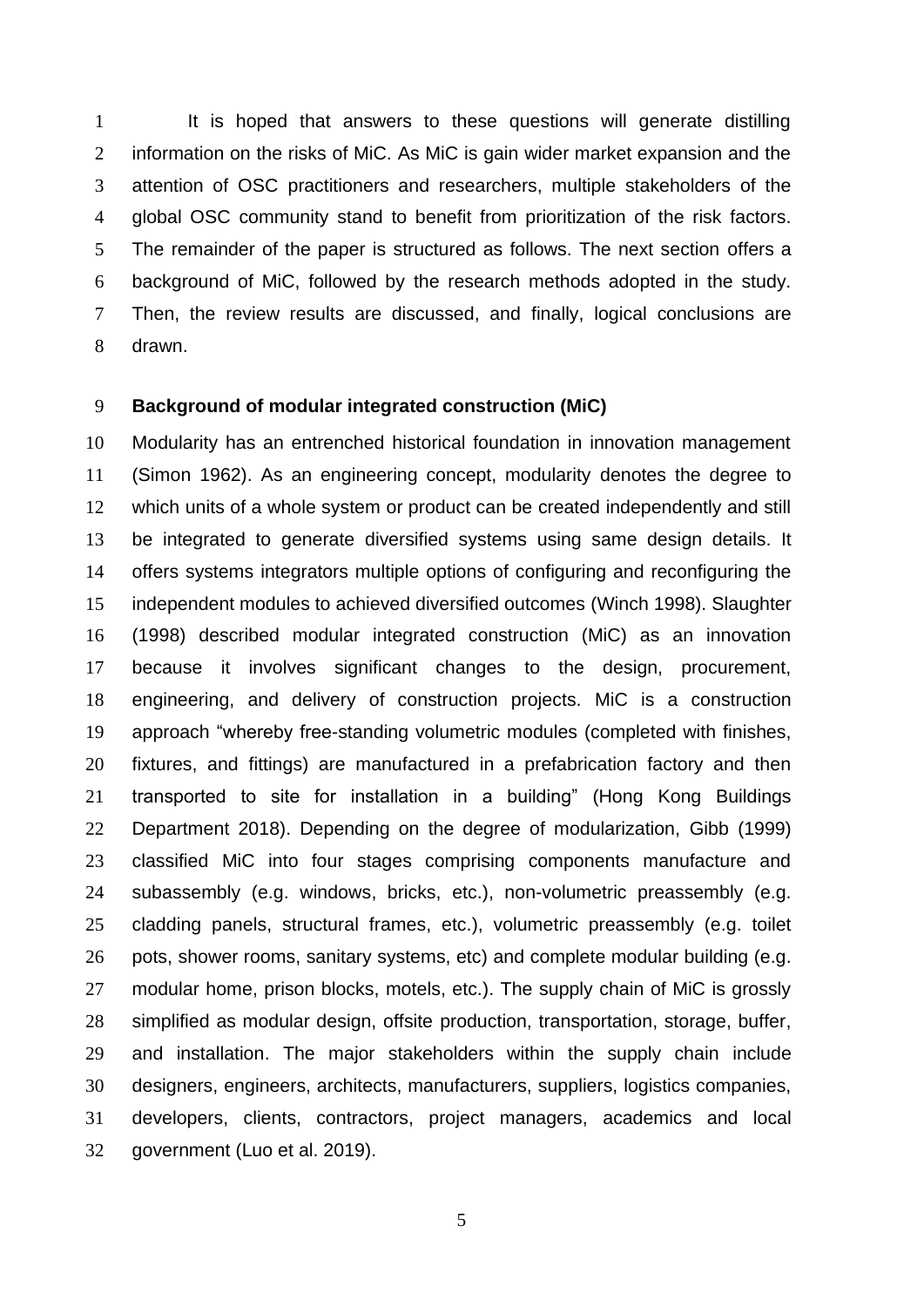Owing to the fragmentation of the supply chain segments, these 2 multidisciplinary stakeholders have their separate objectives and value systems within the chain. The configuration of the MiC supply chain differs across countries. Typically, a developer or client contracts an architect (or designer) and engineers (structural & service) to produce the modular designs. Usually, the designs must consider safety, buildability, constructability, and transportation requirements (regulations and convenience). The working drawings are engineered based on the principles of design for manufacture and assembly (DfMA) (Hsu et al. 2018). A manufacturer or manufacturer direct (who might not be privy to the design decision) is then arranged to produce the modules (Smith 2016). As modular components are unique to a project, the manufacturing process is engineer-to-order (Dawood 1995a). As such, the quantity of each manufactured modular component is produced to meet exactly the required demands of the MiC project (s) on site and the inventory must return to zero at the end of the project (Hsu et al. 2018). On completion, the produced modules are stored in a warehouse. Following receipt of a transport order, a logistic company conveys the modular components to another warehouse (known as a buffer) closer to the construction site or directly to the construction site (Li, Hong, et al. 2018). An assembly company (usually manufacturers or assembly subcontractors) is contracted to install the components on site following an assembly line and plan. This unique delivery 22 process individuates the MiC supply chain from the TCC model and as such, introduces additional uncertainties and management requirements. The MiC products constitute industrialized building systems rather than standardized buildings. The goal of MiC is not only to produce standardized buildings but to deliver industrialized building systems involving the use of the same details to generate diversified and individualized buildings (Richard 2005; Richard 2006).

# **Research methods**

 This study adopted a qualitative research design and the systematic literature review (SLR) methodology to explore the CRFs in the application of MiC. An SLR is an objective, replicable and transparent tool used to examine existing studies on a subject (Levy & Ellis 2006). Considering the organic attribute of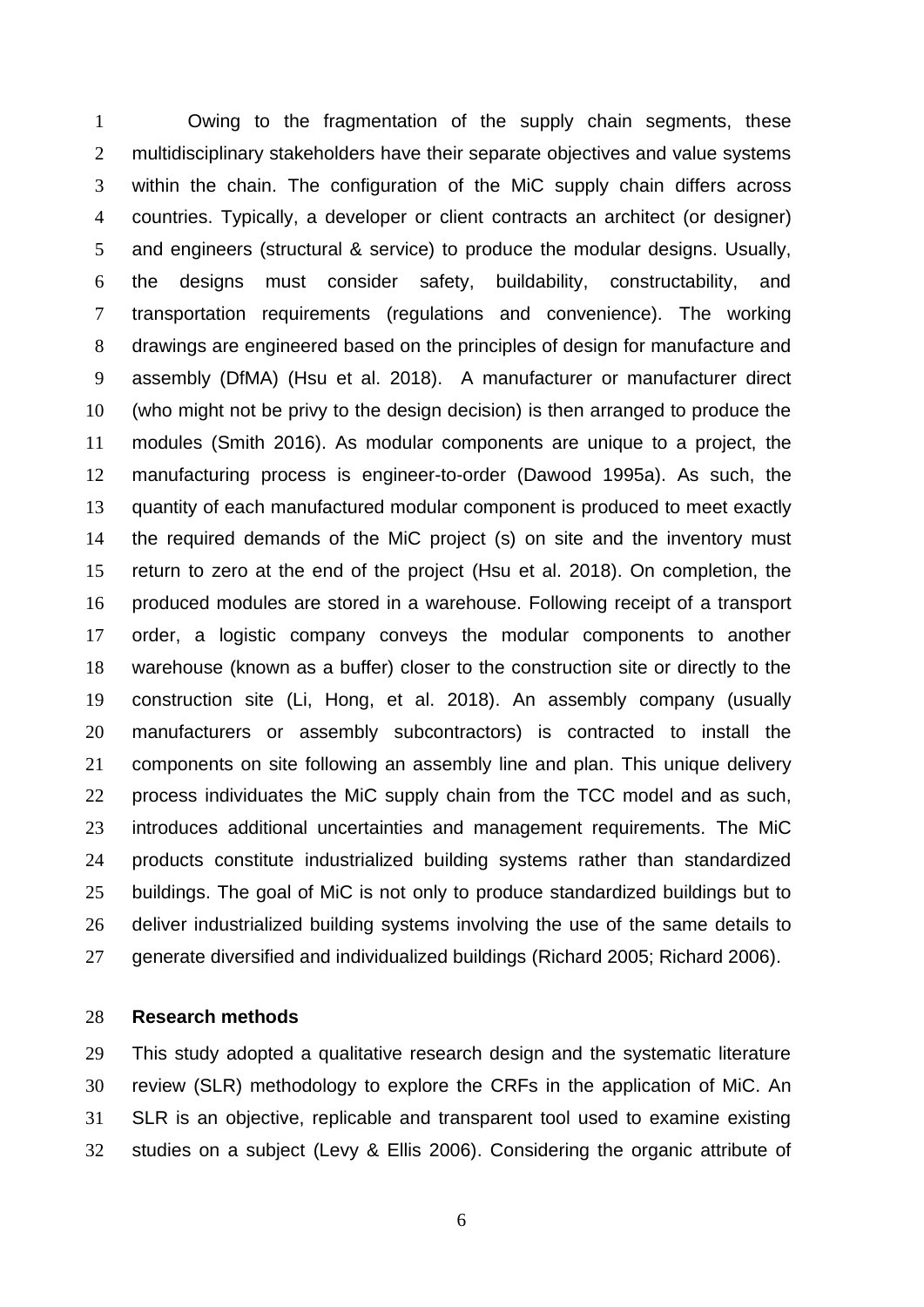literature on a subject, SLR is the unique tool for establishing the knowledge boundaries of a given subject. Webster & Watson (2002) indicated that SLR provides a comprehensive foundation for theory development, closes areas where a plethora of research exist and uncovers areas that demand further research. Considering its relevance, SLR is widely used in the construction engineering and management (CEM) domain to synthesize published literature (e.g. Osei-Kyei & Chan 2015; Newaz et al. 2018; Saieg et al. 2018). As such, this paper implemented the SLR using a comprehensive methodological framework of systematic literature search, screening, critical appraisal, metadata extraction and content analysis (Figure 1).

# *Literature search protocol*

 Prior to the final literature search, the study examined multiple powerful CEM databases and academic libraries to identify the one with the highest coverage, accuracy, and relevance. Using the same set of keywords, preliminary searches were conducted in Elsevier's Scopus, Clarivate Analytics' Web of Science, ASCE library, Engineering Village, Taylor and Francis, and Emerald Insight.



32 It was discovered that the majority of the retrieved articles were repeatedly indexed in all the databases and libraries, but Scopus had the widest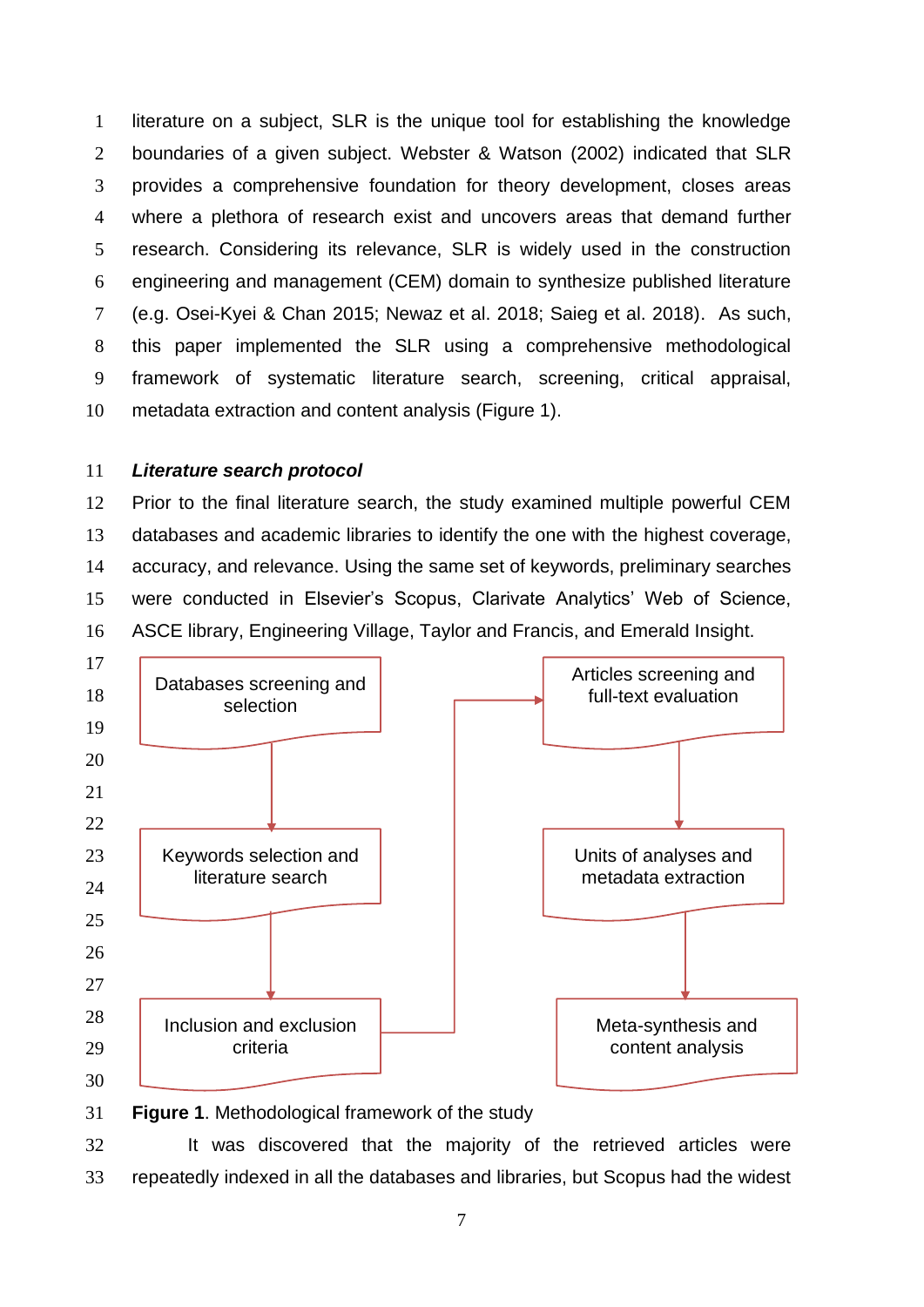coverage. Scopus was also found to be the most user-friendly, easiest to restrict search results and associated with advanced features such as citations and reference tracking functionalities. As such, it was solely used in the literature search process. Previous CEM reviews also relied on Scopus for article retrieval (e.g. Osei-Kyei & Chan 2015; Newaz et al. 2018; Saieg et al. 2018). Following the selection of Scopus, the most used synonyms of 'risk' and 'modular integrated construction' were identified in the extant literature. The lists of keywords were continuously refined and updated throughout the review process. The optimal set of keywords for 'risk' and 'MiC' were generated at the end of the review process. The full Scopus search algorithm is shown below.

 *(TITLE-ABS-KEY (risk OR hazard OR barrier OR uncertainty OR uncertainties OR safety OR delay OR "cost overrun" OR "time overrun") AND TITLE("offsite construction" OR "off-site construction" OR "offsite production" OR "off-site production" OR "offsite manufacturing" OR "off-site manufacturing" OR prefabrication OR prefabricated OR prefab OR pre-fab OR pre-fabricated) OR TITLE("industrialized building system" OR "modular construction" OR modular OR "off-site fabrication" OR modularization OR "prefabricated refinished volumetric construction") OR TITLE("modern method off construction" OR "industrialized construction")) AND (LIMIT-TO (DOCTYPE,"ar") OR LIMIT- TO (DOCTYPE,"ip")) AND (LIMIT-TO (LANGUAGE, "English")) AND (LIMIT-TO (SRCTYPE, "j"))*

 As indicated in the algorithm, the search was constrained as follows: the *document type* was restricted to *article (ar)* or *article-in-press (ip)* only; the *language* was restricted to *English* only, and the *source type* was restricted to journals (j) only. These restrictions were generic because the study had a focus on articles only and the writers are native English speakers. There was no restriction as to the year of publication. This search query retrieved 1,308 Scopus records. The search was repeated immediately prior to submission to ensure that relevant recently published articles were included in the study. The final search contributed five (5) relevant articles to the actual sample size.

# *Inclusion and exclusion criteria*

 According to Wohlin (2014), an SLR requires explicit specification of the inclusion and exclusion criteria to facilitate verification and replication of the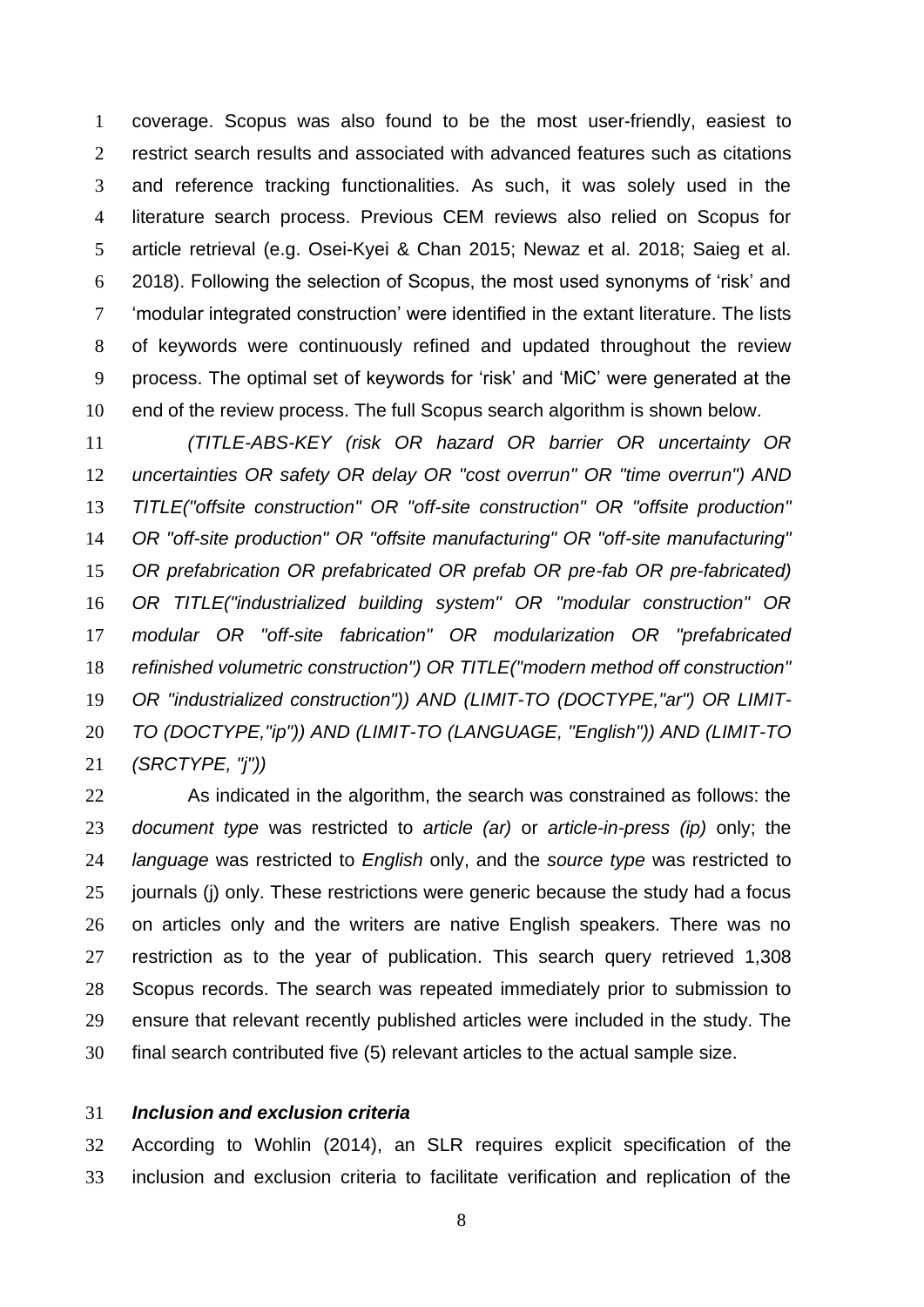paper. As such, the paper specified the inclusion and exclusion criteria to screen, filter and extract the actual sample size from the 1,308 Scopus records. An article was included if: (i) it is an empirical study on the risk of MiC, and (ii) published in a peer-reviewed journal. Based on these, conference papers were excluded due to criticism that they do not receive rigorous peer-review.



**Figure 2**. flowchart of systematic search and article selection protocol

 Based on the adumbrated criteria, the authors screened the titles, and abstracts of the 1,308 record for preliminary inclusion. This rapid screening process resulted in the inclusion of 125 candidate articles. After full-text evaluation, 29 articles were included. A flowchart of the articles screening process is shown in Figure 2. The sample was considered relatively smaller although it compared favorably against the samples of some previous CEM reviews such as 16 (Newaz et al. 2018) and 27 (Osei-Kyei & Chan 2015). Based on the recommendations of Webster & Watson (2002), Levy & Ellis (2006), and Wohlin (2014), the authors conducted a snowballing search to increase the sample. The snowballing search is an iterative process of locating additional studies based on the reference lists (backward snowballing) and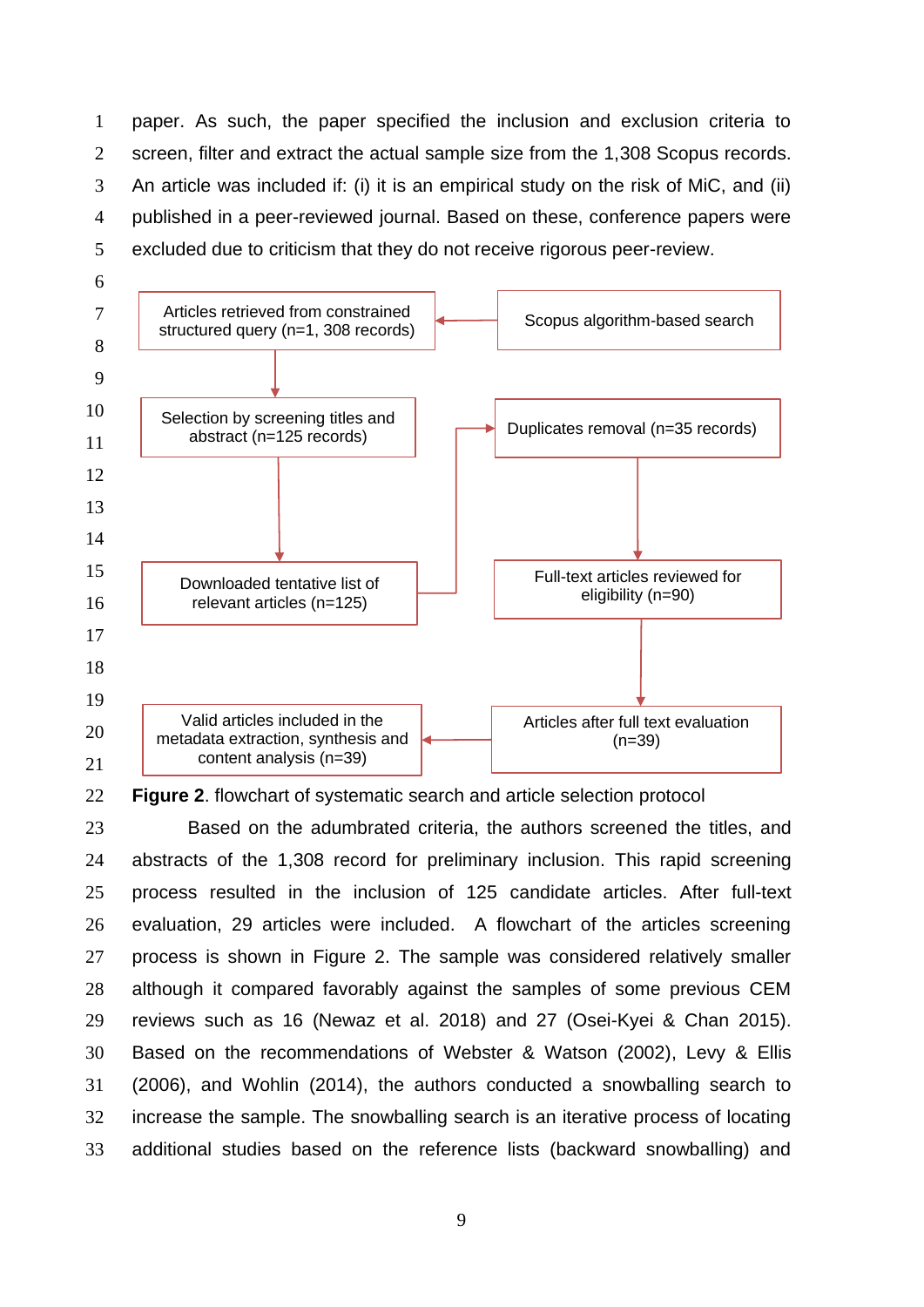citations (forward snowballing) of the previously identified 29 articles (Wohlin 2 2014). Using the reference and citation tracking functionalities of Scopus, ten (10) additional articles were identified, evaluated and included. The authors screened the reference lists and citations of the newly retrieved 10 articles but found no additional articles. In all, a total of 39 valid articles were synthesized. This sample was considered adequate considering that MiC is still undeveloped in most countries. Again, the sample sized compares favorably against the recently published CEM review using 32 articles (Saieg et al. 2018). Table 1 shows the 39 included publications and their serial numbers, which are referenced in other sections.

### *Thematic content analysis*

 To facilitate the metadata extraction, the study employed meta-synthesis as the literature organizing framework. Unlike the traditional meta-analysis which draws exclusively on quantitative studies, meta-synthesis provides the framework to integrate quantitative and qualitative findings of studies in a single SLR (Baker 2016). Following the tenets of meta-synthesis, the study specified the units of analysis to guide the metadata extraction (Lachal et al. 2017). Based on the research questions, the researchers extracted the year of publication, journal of publication, context (country) of the study and the reported risk factors of each study.

**Table 1**. Legend of the serial numbers (SN.) of publications in Table 3

| SN.             | Publication           | SN. | Publication                   |
|-----------------|-----------------------|-----|-------------------------------|
| 1               | Dawood (1995a)        | 21  | C.Z. Li et al. (2017)         |
| $\overline{2}$  | Dawood (1995b)        | 22  | Shahtaheri et al. (2017)      |
| 3               | Gibb & Neale (1997)   | 23  | M. Li et al. (2017)           |
| 4               | Blismas et al. (2006) | 24  | C.Z. Li, Zhong, et al. (2017) |
| 5               | Chiang et al. (2006)  | 25  | Jiang et al. (2017)           |
| 6               | Polat (2008)          | 26  | Jiang et al. (2018)           |
| 7               | Hassim et al. (2008)  | 27  | Zhang et al. (2018)           |
| 8               | Hassim et al. (2009)  | 28  | Gan et al. (2018)             |
| 9               | Arif & Egbu (2010)    | 29  | Han & Wang (2018)             |
| 10              | Kim et al. (2011)     | 30  | Ji et al. (2018)              |
| 11              | Kim et al. (2012)     | 31  | Li et al. (2018)              |
| 12 <sub>2</sub> | Li et al. (2013)      | 32  | Li, Xu, et al. (2018)         |
| 13              | Zhang et al. (2014)   | 33  | Hwang et al. (2018)           |
| 14              | Mao et al. (2014)     | 34  | Hsu et al. (2018)             |
| 15              | Zhai et al. (2014)    | 35  | Wang et al. (2018a)           |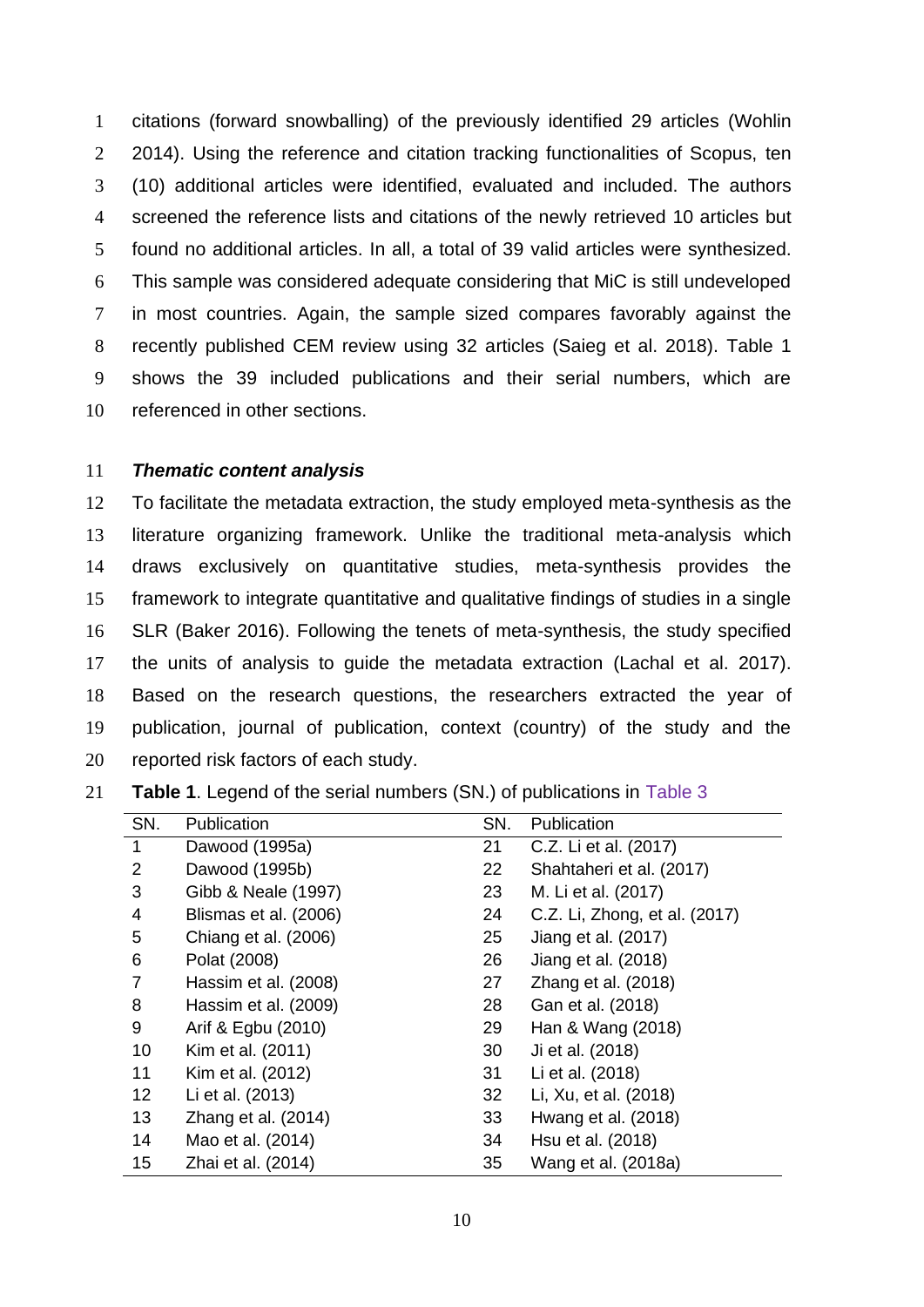| 16 | Rahman (2014)      | 36  | Wang et al. (2018b)      |
|----|--------------------|-----|--------------------------|
| 17 | Luo et al. (2015)  | -37 | Gan, Chang, & Wen (2018) |
| 18 | Li et al. (2016)   | -38 | Luo et al. (2019)        |
| 19 | Hong et al. (2017) | 39  | Wu et al. (2019)         |
| 20 | Lee & Kim (2017)   |     |                          |

 These were organized into a summary table, referred to as a thematic content matrix augmented with units of analyses (Webster & Watson 2002). The risk factors in each study were organized and integrated based on the thematic content analysis. According to Finfgeld-Connett (2014), thematic content analysis provides a structured approach of identifying and organizing emerging trends in text-mining based on a large volume of literature. The thematic content analysis facilitated the harmonization and marriage of semantic differences in the way the risk factors were worded in the different studies. This approach has been used in previous CEM reviews (e.g. Osei-Kyei & Chan 2015; Newaz et al. 2018).

## **Review findings and discussions**

### *Annual publications trend on the risk of MiC*

 The articles (39) included in the review spanned from 1995 to 2019 inclusive. As such, past and recent evidence have been synthesized. Figure 3 shows the annual distribution of the selected papers within the 24-year period. It is observed that no article was published in 1996, and from 1998 to 2007. Indeed, an average of 1 paper on the risk of MiC was published yearly between 1995 and 2013. This suggests that minimal attention was given to the risks of MiC within this period. In 2014, a higher number of 4 articles were published on the risk of MiC and the average declined to 1 between 2015 and 2016. However, the number of publications increased significantly between 2017 and 2019. This highlights that risks of MiC is gaining rising attention among practitioners, researchers and stakeholders. The significant increase within the last decade is expected because of the renewed commitment in the promotion of MiC (Li et al. 2014; Hosseini et al. 2018). The trend suggests that increasing effort is advanced to gain an understanding of the risks associated with MiC and thus, reinforcing the relevance and need for this paper.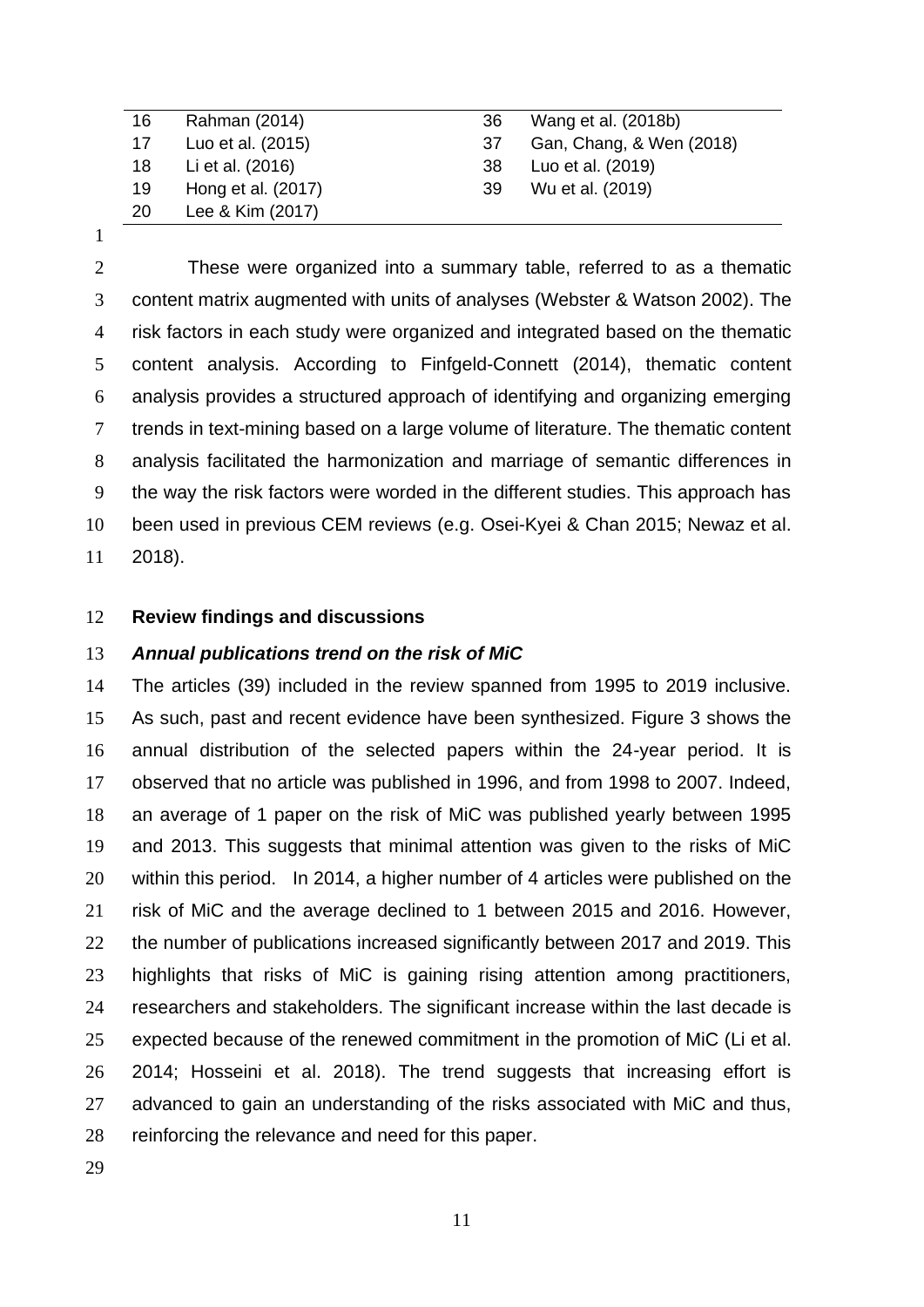



**Figure 3**. Annual distribution of selected articles from 1995 to 2019

# *Contribution of Journals in MiC risk studies*

 It is useful to highlight the journal distributions of the articles included in the study since it depicts the quality of the studies included in the review. Table 2 shows the frequency distribution of the studies across 20 different peer- reviewed journals. It can be observed that the majority of these journals constitute some of the top-tier construction engineering and management journals. This suggests that diverse high-quality articles were included in the review.

**Table 2.** Distribution of selected articles according to journals

| <b>Research Outlet</b>                       | <b>Number of Articles</b> |  |
|----------------------------------------------|---------------------------|--|
| Journal of Cleaner Production                | 13                        |  |
| Automation in Construction                   | 3                         |  |
| Journal of Management in Engineering         | 3                         |  |
| <b>Construction Management and Economics</b> | 2                         |  |
| Engineering, Construction and Architectural  |                           |  |
| Management                                   | 2                         |  |
| <b>Habitat International</b>                 | 2                         |  |
| Journal of Architectural Engineering         | 1                         |  |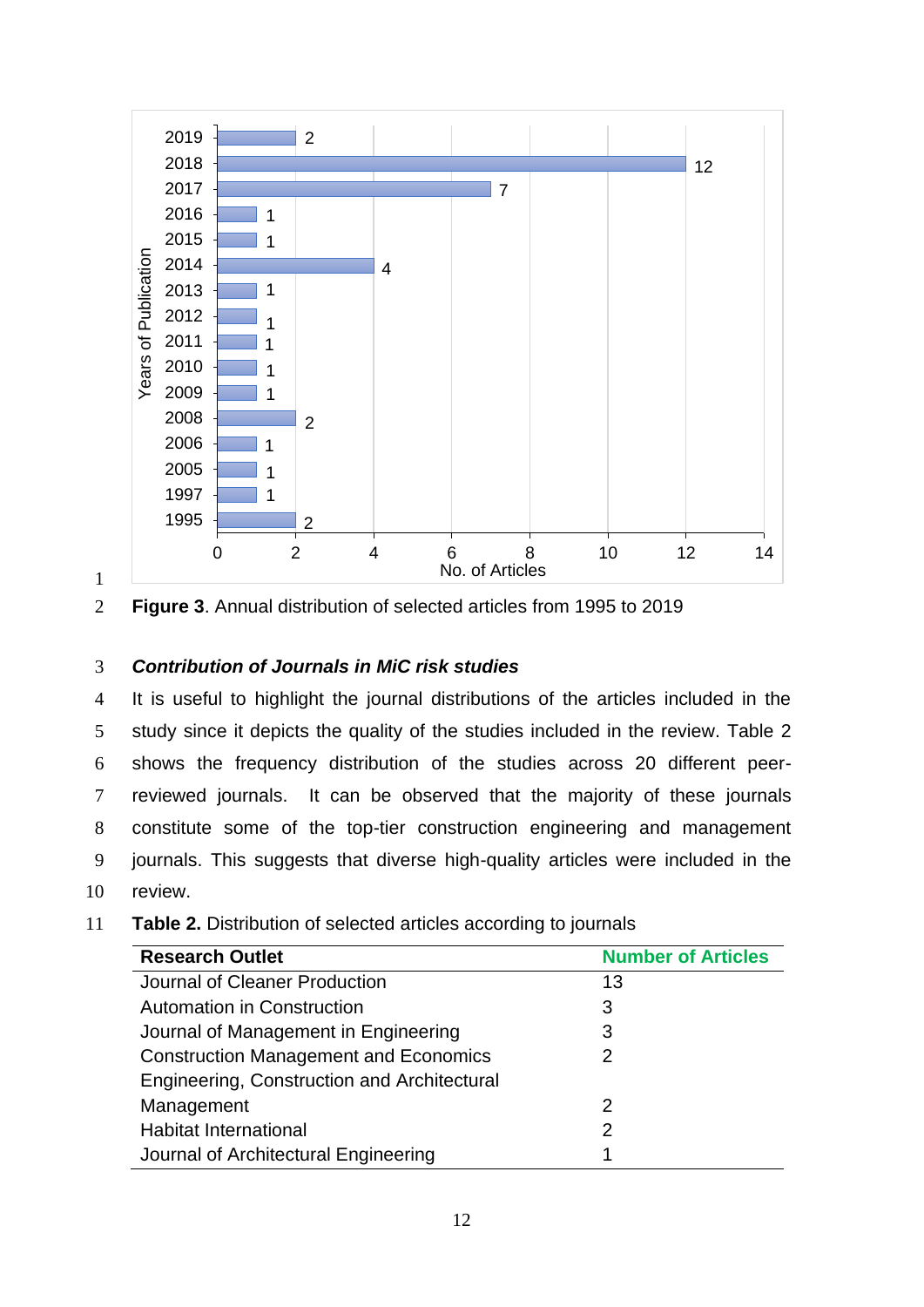| American Journal of Applied Sciences            |  |
|-------------------------------------------------|--|
| <b>Applied Ergonomics</b>                       |  |
| <b>Applied Sciences (Switzerland)</b>           |  |
| Architectural Engineering and Design Management |  |
| <b>Building and Environment</b>                 |  |
| <b>Buildings</b>                                |  |
| Canadian Journal of Civil Engineering           |  |
| Ergonomics                                      |  |
| European Journal of Social Sciences             |  |
| Journal of Civil Engineering and Management     |  |
| Journal of Construction Engineering and         |  |
| Management                                      |  |
| <b>KSCE Journal of Civil Engineering</b>        |  |
| Sustainability (Switzerland)                    |  |
|                                                 |  |

 Out of the 20 journals, it is found that 6 of them contributed at least 2 articles on the risk of MiC within the 24-year period. They include Journal of Cleaner Production (33%), Automation in Construction (8%), Journal of Management in Engineering (8%), Construction Management and Economics (5%), Engineering, Construction and Architectural Management (5%), and Habitat International (5%). These journals contributed 25 (64%) of the sample size of the study and constitute some of the high-ranked CEM journals (Li et al. 2014; Osei-Kyei & Chan 2015; Hosseini et al. 2018). The superior contribution of the Journal of Cleaner Production (JCLP) is justifiable because MiC is considered a cleaner construction approach (Quale et al. 2012; Mao et al. 2013; Hwang et al. 2018) and thus, JCLP may be considered an appropriate research outlet for MiC studies. The remainder of the 14 journals contributed 1 article each and collectively contributed 14 (36%) of the actual sample of articles in the study.

## *Geospatial distribution of research articles on the risk of MiC*

 It is also useful to highlight the origin of the articles included in the study. Figure 4 shows the geospatial distribution of the selected articles in the study. The studies were conducted in four continents comprising Australia (e.g. Australia), Asia (e.g. China, Singapore, Hong Kong), Europe (e.g. UK) and North America (e.g. USA, Canada). There were no articles from Africa and South America. As Africa and South America are not advanced in the application of MiC, the absence of articles from these continents make no difference.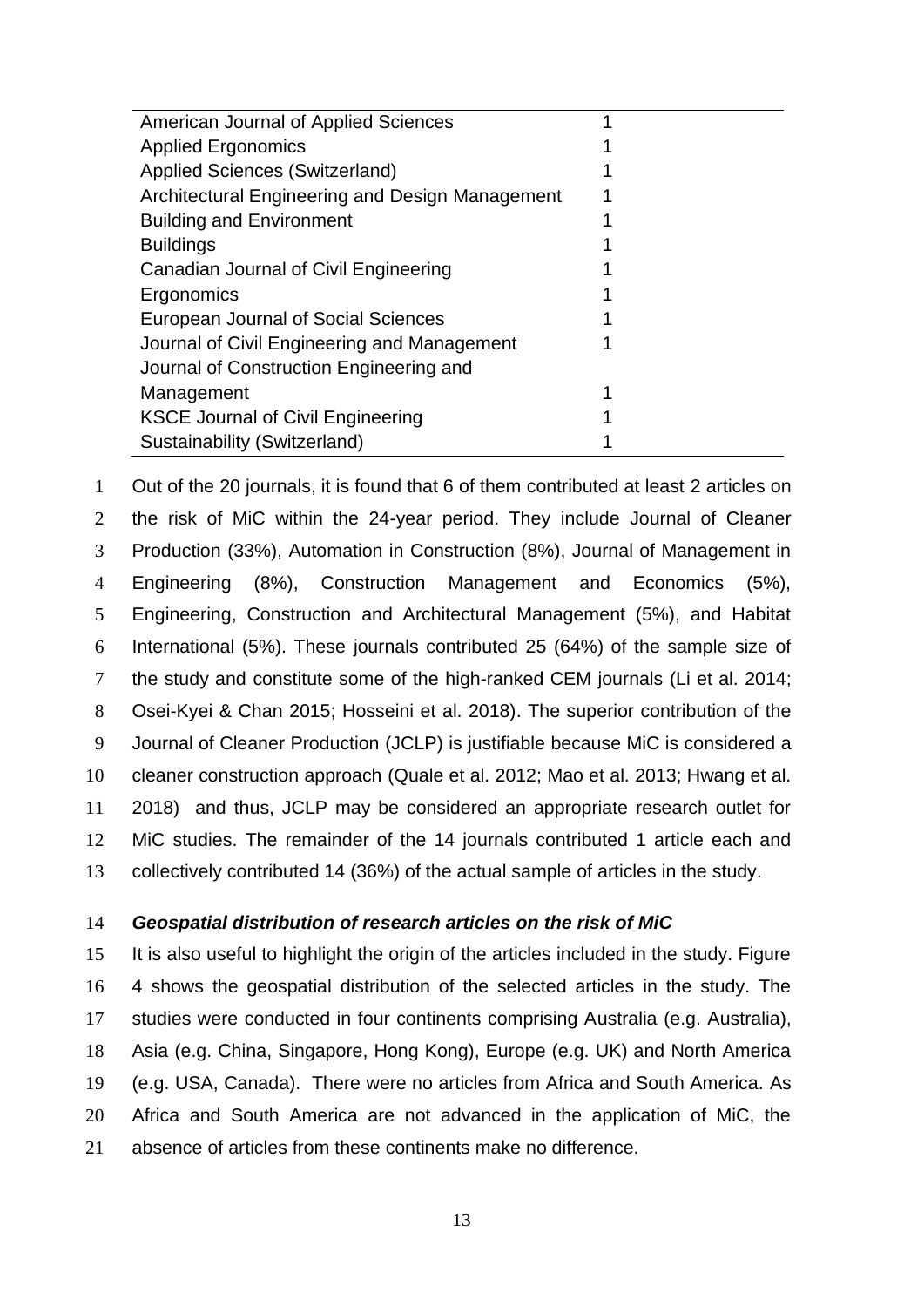

**Figure 4**. Geographical distribution of selected articles

 Indeed, Europe, Asia, North America, and Australia are the giant continents in OSC and MiC and thus, the inclusion of articles of from all these continents highlight the quality and representativeness of the included studies. Figure 4 also shows that articles from both developing (e.g. Malaysia, China) and developed economies (e.g. Canada, USA, etc.) have been included in the study. Thus, the results will reflect the shreds of evidence in both developing and developed countries. Out of 9 countries, China (16), Hong Kong (8), UK (5), and USA (3) contributed the greatest number of articles on risks of MiC. Korea, Singapore, and Australia each contributed the least number (1) of articles. However, the top 4 most contributing countries have developed a clear vision and plans for OSC and MiC (Chiang et al. 2006; Jaillon et al. 2009; Pan & Goodier 2012). As such, the evidence synthesized in this review constitute the diverse findings from countries with both advanced and less advanced levels of MiC adoption.

# *Critical risk factors in the application of MiC*

 Risk factors in this paper refer to events, characteristics, and processes that may derail and compromise the quality, schedule, budgetary and safety objectives of MiC projects. Critical risk factors (CRFs) are the risk factors that must be prioritized as they constitute the greatest threats to the achievement of MiC project objectives (Project Management Institute 2017).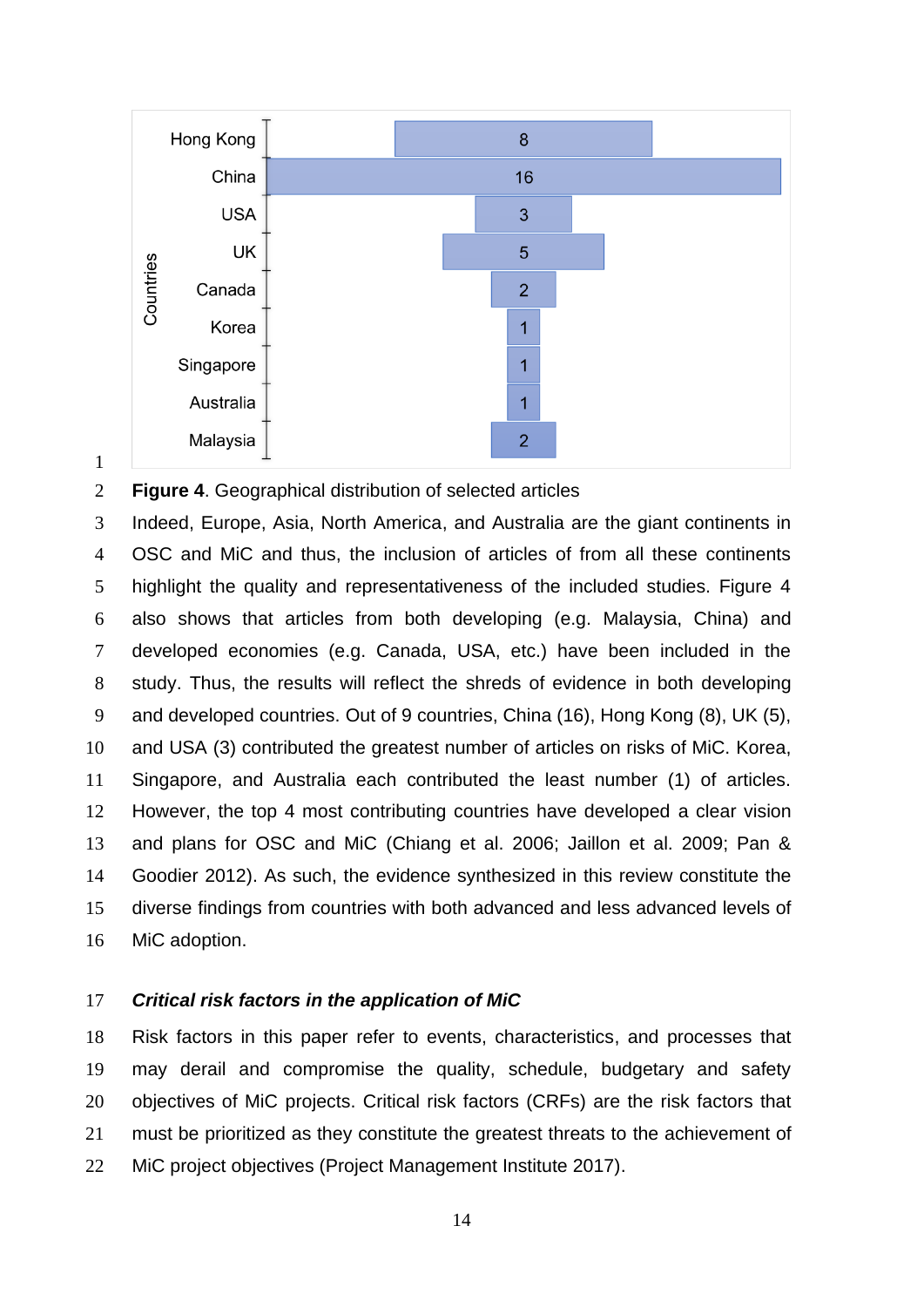1 **Table 3**. Critical risk factors in the application of MiC

| Critical risk factor (CRF)              | Sources                              | Freq.          | Rank           |
|-----------------------------------------|--------------------------------------|----------------|----------------|
| Stakeholder fragmentation and           | $[6, 15, 18, 21, 24, 25, 30-$        | 12             | 1              |
| management complexity                   | 33,36,38]                            |                |                |
| Higher initial capital cost             | $[9, 13 - 16, 18, 19, 25 - 27, 33]$  | 11             | $\overline{2}$ |
| Poor supply chain integration and       | [13, 15, 18, 26, 31, 32, 34, 35, 38] | 9              | 3              |
| disturbances                            |                                      |                |                |
| Delays in delivery of modular           | $[18, 21, 24, 26, 31, 32, 34-36]$    | 9              | 3              |
| components to site                      |                                      |                |                |
| Poor government support and             | $[12-16, 25, 28-29]$                 | 8              | 5              |
| regulations                             |                                      |                |                |
| Lack of MiC codes and standards         | $[13, 15, 17, 23, 25, 28-29]$        | $\overline{7}$ | $6\phantom{1}$ |
| Defective design and change order       | [8, 12, 18, 20, 27, 39]              | 6              | $\overline{7}$ |
| Supply chain information gap and        | [18, 21, 24, 31, 32, 38]             | 6              | $\overline{7}$ |
| inconsistency                           |                                      |                |                |
| Inefficient scheduling                  | $[1,2,34-35,38]$                     | 6              | $\overline{7}$ |
| Limited MiC expertise and experience    | [20, 25, 28, 29, 36, 39]             | 6              | $\overline{7}$ |
| Shortage of modular components          | [4,8,12,34,35]                       | 5              | 11             |
| Complex interfacing between systems     | [9, 16, 17, 20, 22]                  | 5              | 11             |
| Weather disruptions                     | $[3, 12, 34 - 36]$                   | 5              | 11             |
| Transportation restrictions (size &     | [6, 15, 33, 34]                      | 4              | 14             |
| weight)                                 |                                      |                |                |
| Inexperience of contractors in MiC      | $[6-9, 39]$                          | 4              | 14             |
| Skilled labour requirement              | [13, 15, 16]                         | 4              | 14             |
| Modular installation errors and complex | [18, 20, 31, 32]                     | $\overline{4}$ | 14             |
| rectification                           |                                      |                |                |
| Poor cooperation and communication      | [9, 25, 30, 38]                      | $\overline{4}$ | 14             |
| among project participants              |                                      |                |                |
| Modular design complexity               | [7, 33, 39]                          | 3              | 19             |
| Unsupportive planning and building      | [8, 12, 33]                          | 3              | 19             |
| regulations                             |                                      |                |                |
| Limited capacity of modular             | [4, 26, 37]                          | 3              | 19             |
| manufacturers/suppliers                 |                                      |                |                |
| Manual handling of heavy modular        | [10, 11, 22]                         | 3              | 19             |
| components                              |                                      |                |                |
| Absence of standard modular             | [13, 28, 37]                         | 3              | 19             |
| components                              |                                      |                |                |
| Unable to freeze design and             | [4, 9]                               | $\overline{2}$ | 24             |
| specification early                     |                                      |                |                |
| Higher prices of modular components     | [5, 23]                              | $\overline{2}$ | 24             |
| Diseconomies of scale and longer        | [9, 17]                              | $\overline{2}$ | 24             |
| break-even period                       |                                      |                |                |
| Modular production system failure       | [12, 20]                             | $\overline{2}$ | 24             |
| Lack of best management practices       | [17, 33]                             | $\overline{2}$ | 24             |
| Inaccurate cost estimation              | [20, 23]                             | $\overline{2}$ | 24             |
| Geometric and dimensional intolerances  | [22, 30]                             | $\overline{2}$ | 24             |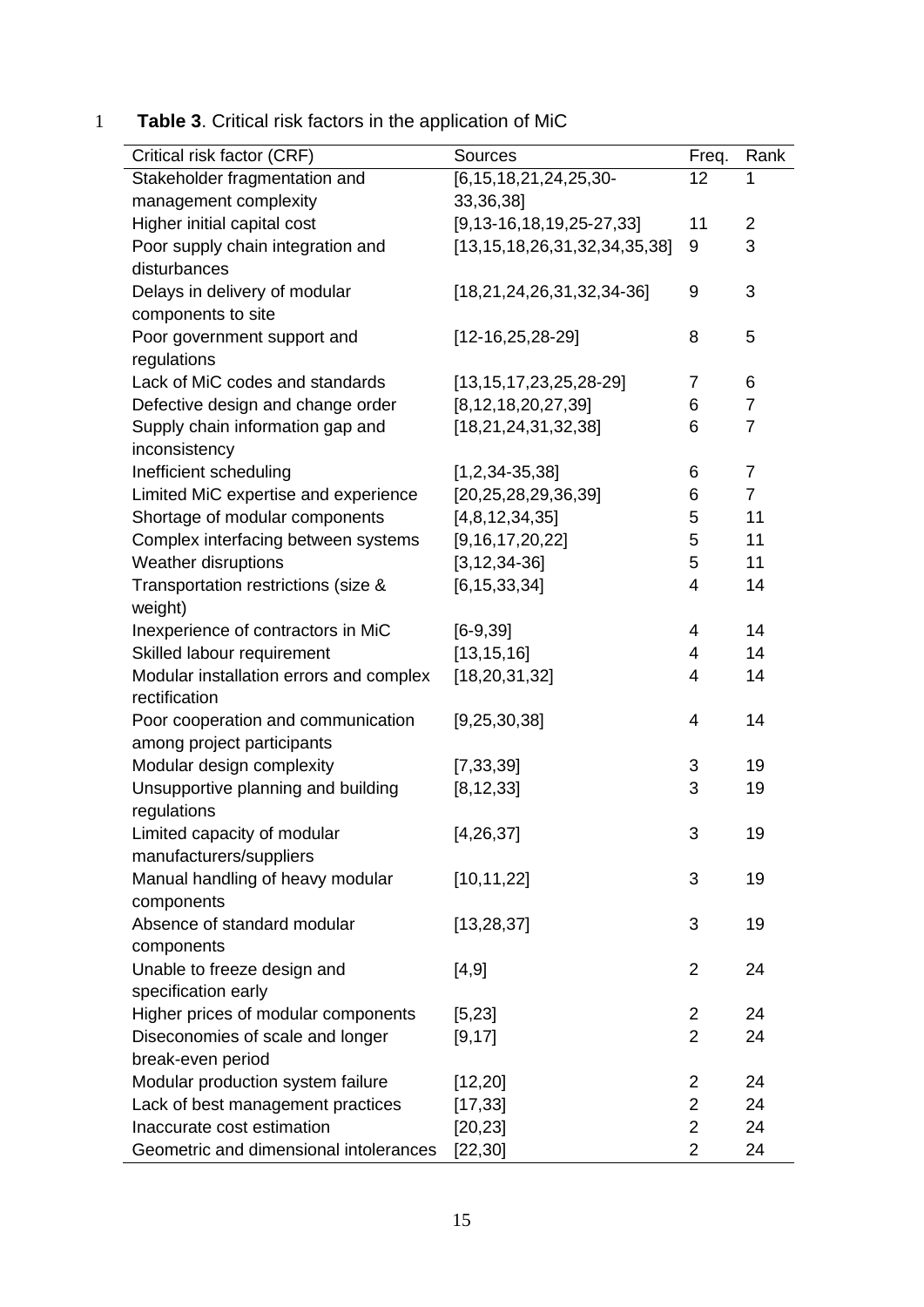As such, the CRFs may be considered as the direct opposite of critical success factors (CSFs). Identification of CRFs require quantitative assessments and priority ranking but since this study is a critical synthesis of empirical studies, CRFs constitute the most reported risks factors in the application of MiC. CRFs differ across projects and countries but identifying the most reported risk factors will offer useful information in risk planning and prioritization, especially in countries or projects where bespoke studies are not feasible or stakeholders are not experienced in MiC. Table 3 shows the most reported risk factors in the application of MiC. Of a preliminary 73 risk factors, these 30 CRFs constitute the most important risk factors as they have been reported in at least two (2) empirical studies. Owing to the space constraints, the top ten (10) CRFs are discussed below.

# *Stakeholder fragmentation and management complexity*

 Following the fragmentation of the segments of the MiC supply chain, the associated stakeholders in MiC projects are also fragmented (Luo et al. 2019). The diverse occupational and professional backgrounds of these project participants introduce additional layers of complexity in their management. Unlike the TCC where the diverse professionals collectively deliver and transfer the risk of a project to a client as a 'service', stakeholders in MiC are aggregated into a single 'market' responsible for continuous delivery of the project (s) (Richard 2006). Since the developer wholly initiates and finances projects in the TCC, the participating professionals virtually do not have risk beyond the period of engagement of their services. However, these professionals within the MiC market are continuously engaged throughout the project delivery process and as such, share the risk throughout the project. As each or groups of the stakeholders have their differing goals and value systems within the MiC supply chain, effective management of conflicting interests is a *sine qua non* for the success of MiC projects (Mok et al. 2015).

 The fragmentation of the stakeholders and their management complexity has been reported in twelve (12) articles, highlighting it as the most CRF in the application of MiC. Particularly, the coordination and effective management of the project participants require effective communication and information sharing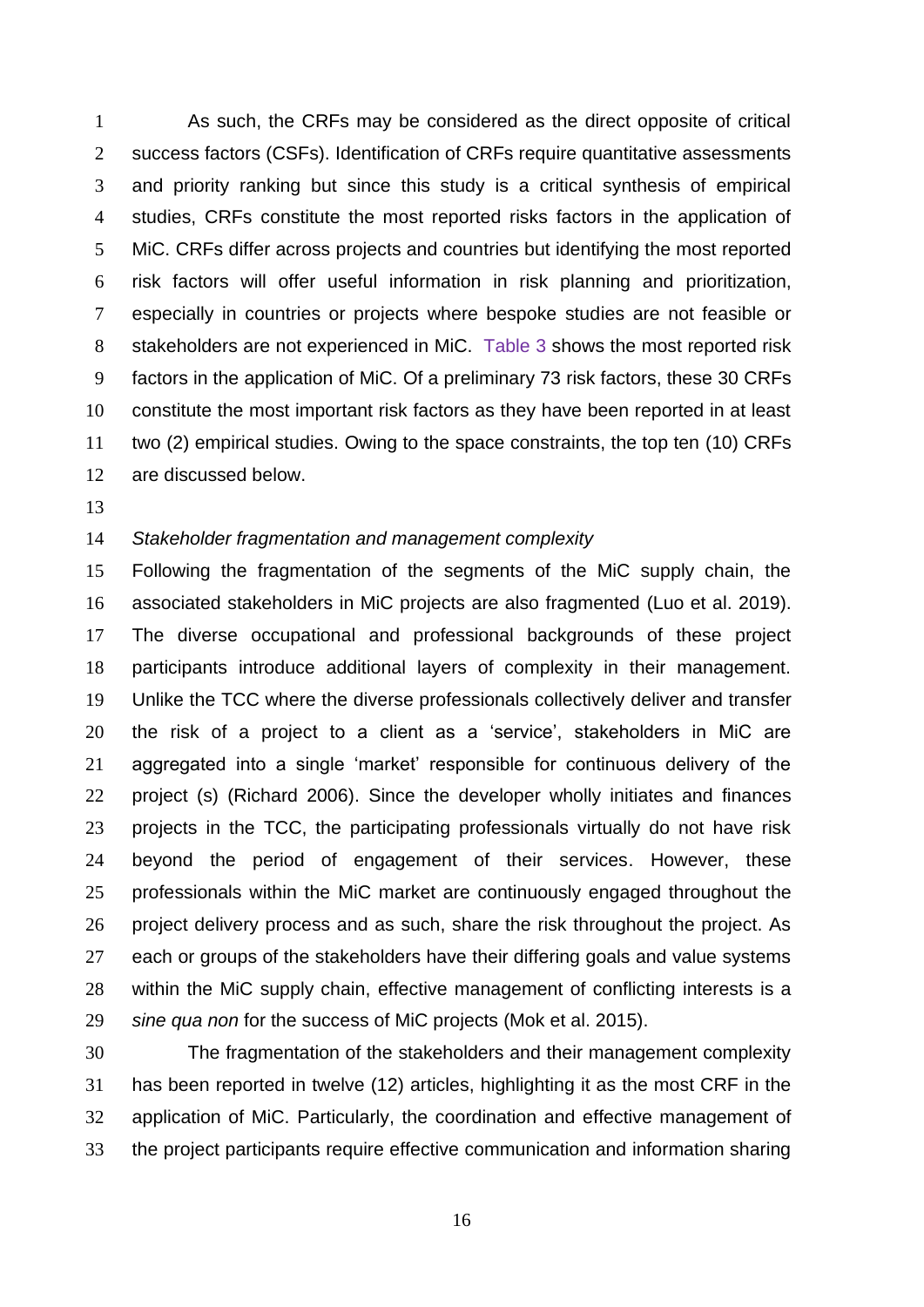(Li et al. 2016). Stakeholders such as clients, designers, main contractors, transporters, and assembly subcontractors have multilevel interdependences during the modular design, fabrication, transportation, storage, buffer and onsite modular assembly process (Li et al. 2016; C.Z. Li, Zhong, et al. 2017; Luo et al. 2019). For instance, design information needs to be shared between designers (architects or engineers) and manufacturers to ensure that the produced modules are strictly consistent with the design specification since inconsistencies may render the modular components useless in an MiC project (C.Z. Li, Shen, et al. 2017; Li, Xu, et al. 2018). There is also the need for early integration of the design and construction team to prevent 'over-the-wall' syndrome where the construction team is made to interpret the working drawings produced by the design team to which they were not privy. The design and logistics teams need to work closely with the highway team to ensure that modular sizes and weights are consistent with the transport regulations. Certainly, this engenders complexity in the management of stakeholders in MiC projects. Highlighting the increased network of stakeholders, Luo et al. (2019) reported that 'poor planning of resources and schedule', 'poor control of working flows', and 'poor information sharing between stakeholders' could increase the negative impact of the complex stakeholder composition on the performance of MiC projects. Typically, poor coordination and management of the diverse interests and value systems of the professional in MiC projects may result in 22 schedule delays, conflicts and additional costs (Li, Hong, et al. 2018).

# *Higher initial capital cost*

 MiC is proven to be cost-effective and offers lifecycle project cost savings (Pan & Sidwell 2011). However, depending on the level of adoption in a country, the implementation of MiC is associated with higher initial capital cost. This factor 28 occurred in 11 studies and is ranked the second  $(2^{nd})$  most critical risk factor. Typically, the application of MiC demands the purchase of additional land acquisition for the modular manufacturing plant, molds, equipment, casting beds, specialized factory labor, and warehouse or temporary modular storage space (Zhai et al. 2014; Zhang et al. 2014; Hong et al. 2017). As these constitute fixed cost, the average cost reduces with increasing output. However,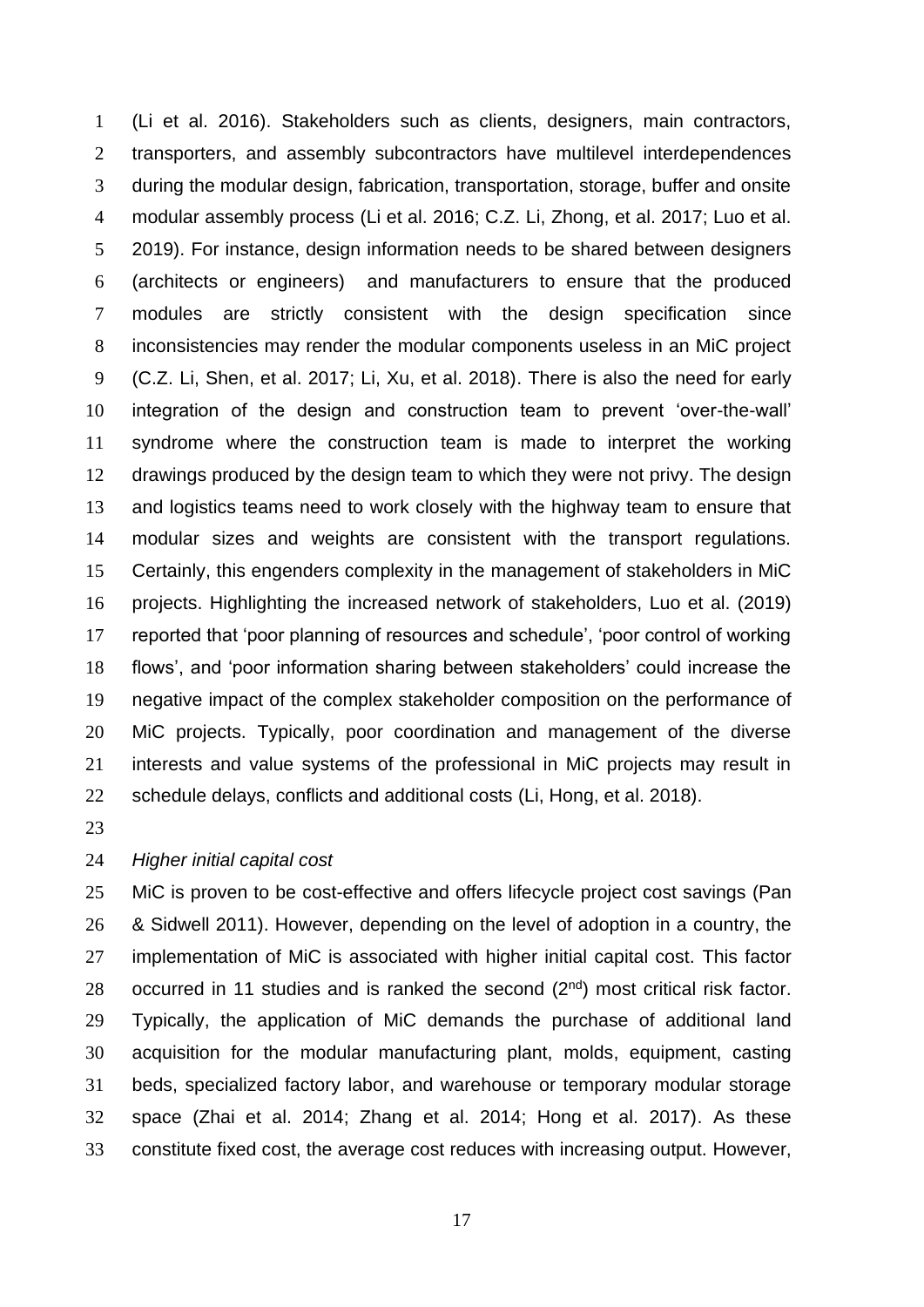the higher initial and capital costs constitute detrimental recipes for large spectra of risk. Particularly, the adumbrated cost elements are not borne by one party but shared among stakeholders within the MiC value chain. For instance, the limited demand for modular components prevents the early enjoy of economies of scale by modular producers and suppliers. Owing to the higher prices of modular components due to the diseconomies of scale in some countries, it takes a longer time for modular producers to break-even (Richard 2006). Also, as there are currently no fortified best management and implementation practices in MiC projects, developers stand the risk of delivering low-quality projects, which have detrimental implications on their investment. In the context of the limited market for MiC projects in some developing countries (e.g. China, Malaysia), there are reported difficulty in obtaining returns on the colossal initial capital tied to the MiC projects (Luo et al. 2015). Essentially, the longer pay-back period associated with MiC projects in some countries increases the opportunity cost and risks of the higher capital investment.

#### *Poor supply chain integration and disturbances*

 Poor supply chain integration and disturbances have been reported in nice (9) 19 articles and is ranked  $3<sup>rd</sup>$  among the CRFs in the application of MiC. The supply chain of MiC consists of a complex and longer value chain comprising tendering, design, engineering, manufacturing, transportation, storage and assembly of modular components which require the integration and coordination of multiple parties such as the client, main contractor, designer, manufacturer, transporter, and assembly subcontractors. As the supply chain constitute linked segments (Li et al. 2016; Hsu et al. 2018), a higher degree of stability and coordination is required to facilitate the free flow of information, materials, services, and funds among project participants (Luo et al. 2019). However, the integration of the MiC supply chain linked segments are complicated, and as such, characterized by disturbances which could derail the budget and schedule performance of MiC projects (Wang et al. 2018a). The MiC supply chain is considered complex owing to the large spectrum of project participants with their unique goals and value systems; fragmentation and discontinuity of the interdependent segments within the value chain; lengthier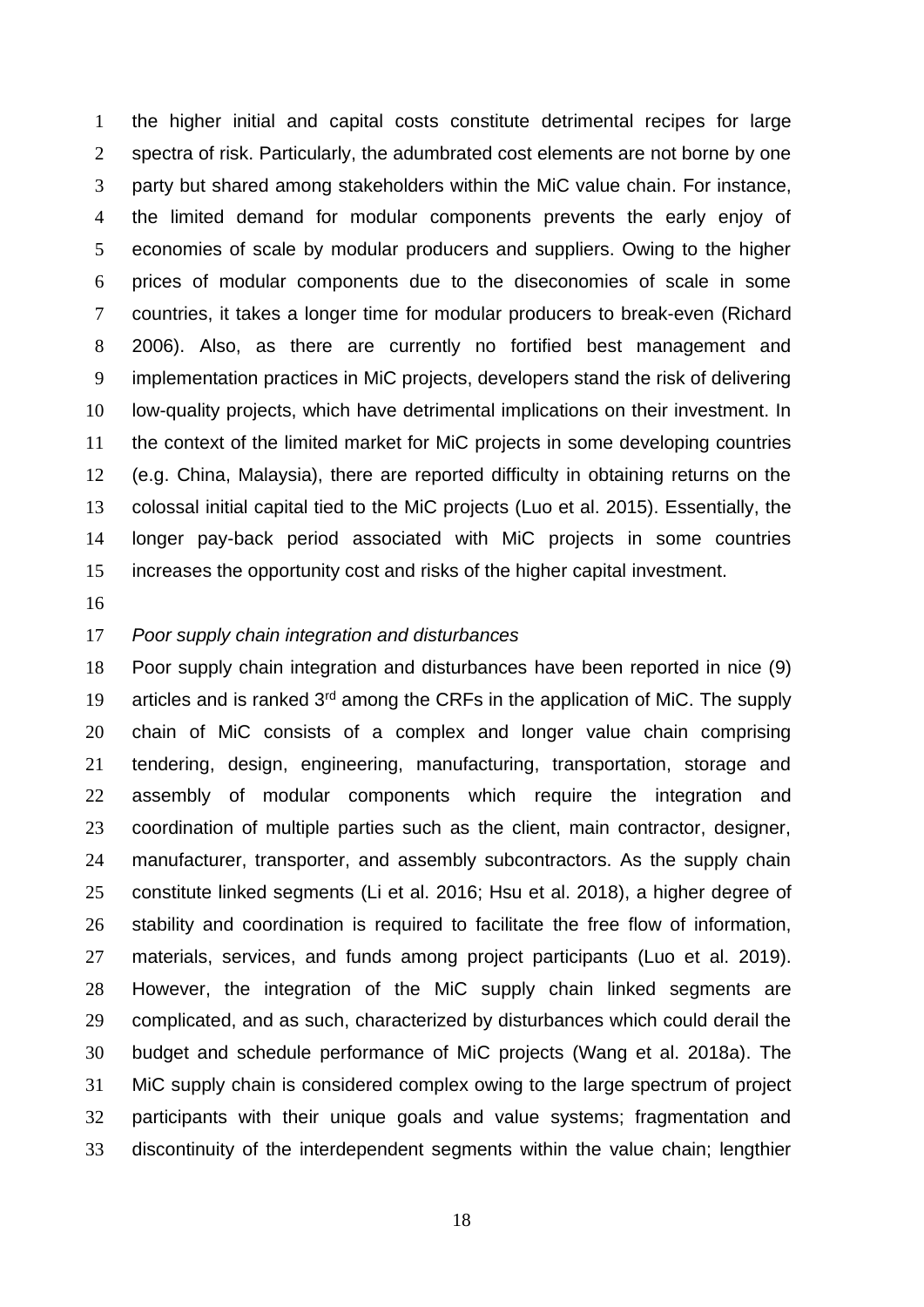chain due to both factory & onsite construction activities; complicated defects or error rectification and rework; and strict requirement for geometric and dimensional tolerances (Koskela 2003; Shahtaheri et al. 2017; Luo et al. 2019).

 Owing to the poor integration and management of the linked segments of the MiC supply chain, disturbances have an adverse implication on the reliability of the supply chain. For example, delays in the delivery of modular components to the construction site could generate schedule delays and additional cost of labor and the hired equipment (Li, Hong, et al. 2018). Mobile and tower crane breakdown and a malfunction could halt the installation process and result in schedule delays (Li, Xu, et al. 2018). Besides, weather disruptions such as wind could compromise the use of cranes on site and may result in significant loss of installation time (Gibb & Neale 1997). Essentially, disturbances are inevitable and abound in the MiC supply chain. The supply chain disruptions and disturbances are critical risk events because they are triggered by latent factors which cannot be precisely anticipated, and their occurrence demand adjustment to original schedule and production plans which may hatch 'operation chaos', 'prolonged durations', and 'increased supply chain cost' (Wang et al. 2018a). As multiple disturbances can occur contemporaneously, effective supply chain disturbance management is required to minimize their impact on project objectives. This highlight the need for a resilient and flexible MiC supply chain to cope with these disturbances (Hsu et al. 2018; Wang et al. 2018a).

# *Delays in delivery of modular components to the site*

 Construction delays are a major plaque in projects management in the global construction industry (Egan 1998). Schedule delays occur when it takes a longer period to complete a project than the initially agreed contractual time (Yang & Wei 2010). Relative to the TCC, MiC shortens construction time and reduces delays (Gibb 2001; Blismas et al. 2006; Pan & Goodier 2012). However, there are several events which could trigger delays in the delivery of MiC projects. Prominent among them are delays in the delivery of modular elements to the construction site (Hsu et al. 2018; Li, Xu, et al. 2018). This has been reported in nine (9) studies as a risk factor in the application of MiC and is 33 ranked  $3^{rd}$  in the current study among 30 CRFs (Table 3). Modular delivery may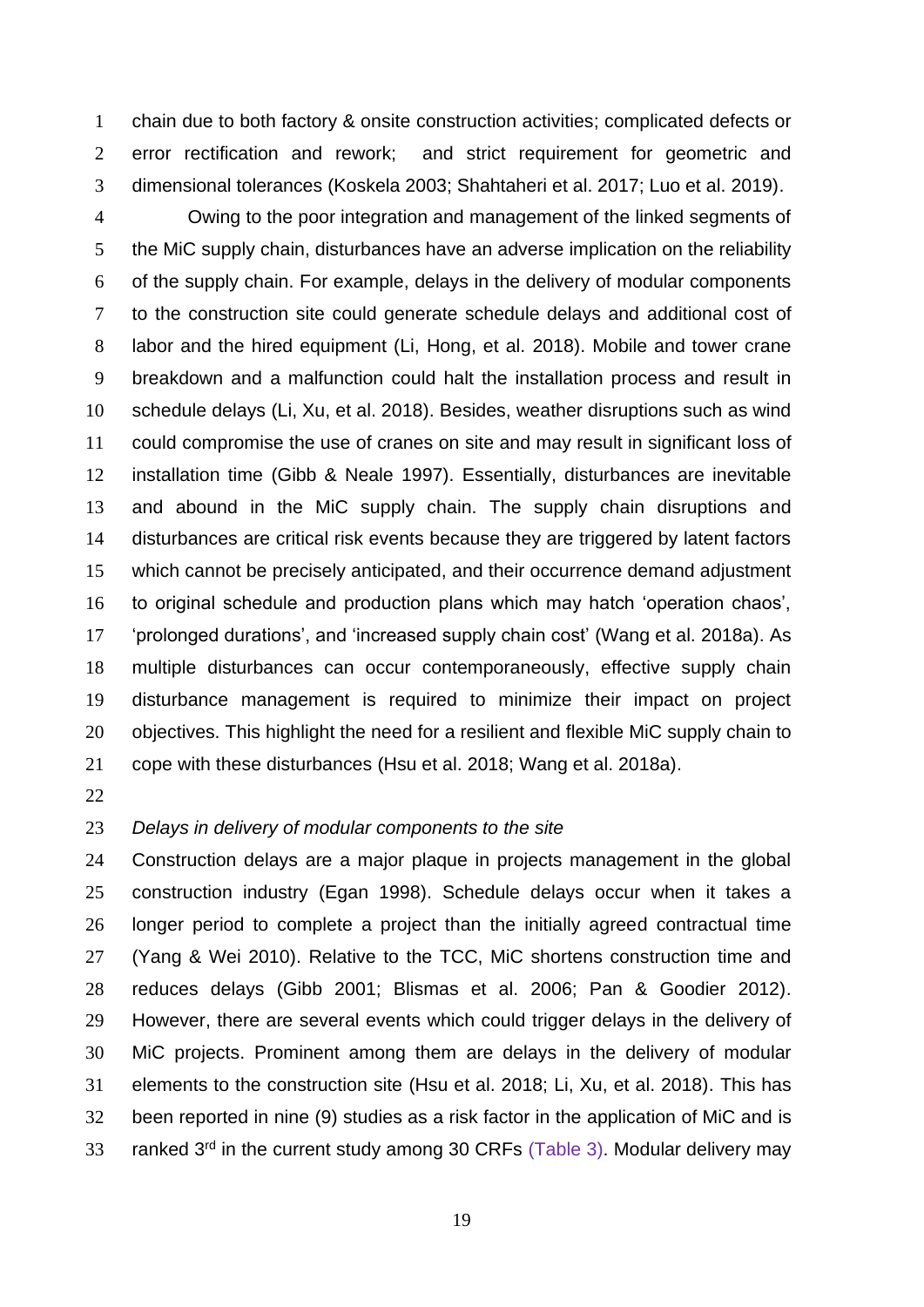be delayed due to inefficient scheduling and planning, modular production system failure, road traffic congestions, weather disruptions and reproduction of components owing to defect (Gibb & Neale 1997; Li et al. 2013; Hsu et al. 2018; Wang et al. 2018a). The delays in the modular delivery have detrimental implications on the schedule and cost performance of MiC because it generates an increased cost of additional labor working hours, cost of hired equipment and 7 time overrun. These are counterproductive to the cost and time savings benefits of MiC.

#### *Poor government support and regulations*

 Government constitutes the biggest construction client in most countries. Government regulations and support are required in the implementation of innovative technology such as MiC. Lack of government support and regulations have been highlighted in eight (8) studies as a risk factor in the 15 application of MiC and is ranked  $5<sup>th</sup>$  among the 30 CRFs in this study. Owing to the fragmented nature of the construction industry, conservative consumption habits of stakeholders and the resistance to innovation (Blismas & Wakefield 2009; Jiang et al. 2018), the role of government in the implementation of MiC is immense. This is evident in many countries. For instance, the Hong Kong government grants gross floor area concessions to private developers who implement MiC in the projects (Tam et al. 2015). The Chinese government has 22 a clear vision for the adoption and implementation of MiC within the National New Urbanization Plan 2014-2020 (Jiang et al. 2017). The Malaysian Construction Industry Development Board (CIDB) implemented the 2003-2010 and 2011-2015 MiC roadmaps to encourage the adoption of the technology (Kamar et al. 2014). Similar government initiatives have been implemented in Canada, Singapore, Australia, and the UK to promote the application of MiC (Gibb 2001; Blismas & Wakefield 2009; Hwang et al. 2018). The absence of these supports and regulations constitute sources of significant risk in the application of MiC as there are reported difficulties in obtaining planning permits for MiC and lower market demand for MiC projects (Mao et al. 2014; Luo et al. 2015; Gan, Chang, Zuo, et al. 2018). Again, in the absence of incentives and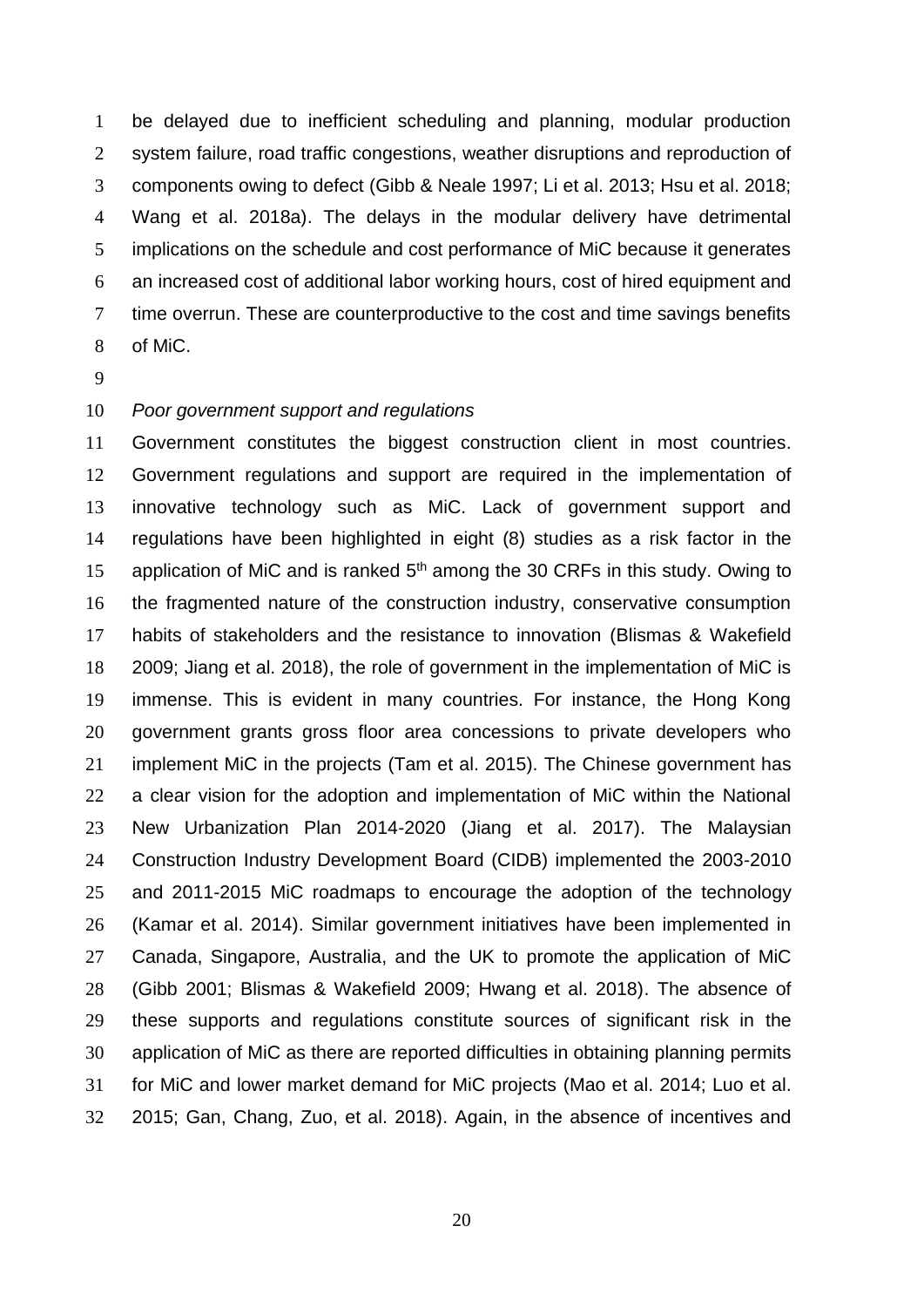subsidies, investment in MiC is found to be costly in some countries (Dawood 1995b; M. Li et al. 2017).

#### *Lack of MiC codes and standards*

 Buildings and construction projects have the greatest ecological footprint on the earth and as such, poor design, construction and usage have adverse implications on the welfare, satisfaction, safety and carbon emissions (Intergovernmental Panel on Climate Change 2007). Building codes and standards are the regulatory frameworks that ensure that buildings are designed and constructed to meet requirements such as indoor environmental quality, energy consumption, structural integrity, durability, sustainability, comfort, and zoning regulations. Owing to the engineering differences between the TCC and MiC, the design codes and standards of the former are not applicable to the latter. As MiC is still fledgling in some countries, lack of design codes and standards have been reported in seven (7) studies as a critical risk factor in the application of MiC. Considering that MiC involves huge capital investment, applying the approach in projects without clear and adequate regulatory guidance may result in a financial loss (Luo et al. 2015).

# *Defective design and change order*

 Defective design denotes a deficiency in modular design, materials, workmanship, production, and assembly which have detrimental implications on building components, mechanical systems and structural integrity of a project whereas change order denotes significant changes to the original design and scope of a project. Defective design and change orders have been reported in 26 six (6) studies as a risk factor in the application of MiC and is ranked  $7<sup>th</sup>$  among the 30 CRFs. In MiC projects, there is virtually zero tolerance for defective design since the production schedule becomes fixed once initiated (Hsu et al. 2018; Wang et al. 2018b; Wang et al. 2018a). Defects in the design mean that there will be wide geometric and dimensional variabilities between the manufacturing tolerances and assembly tolerances (Shahtaheri et al. 2017). Such variabilities may result in construction defects which require prohibitive cost rectification and reworks. The reworks will also require redesign,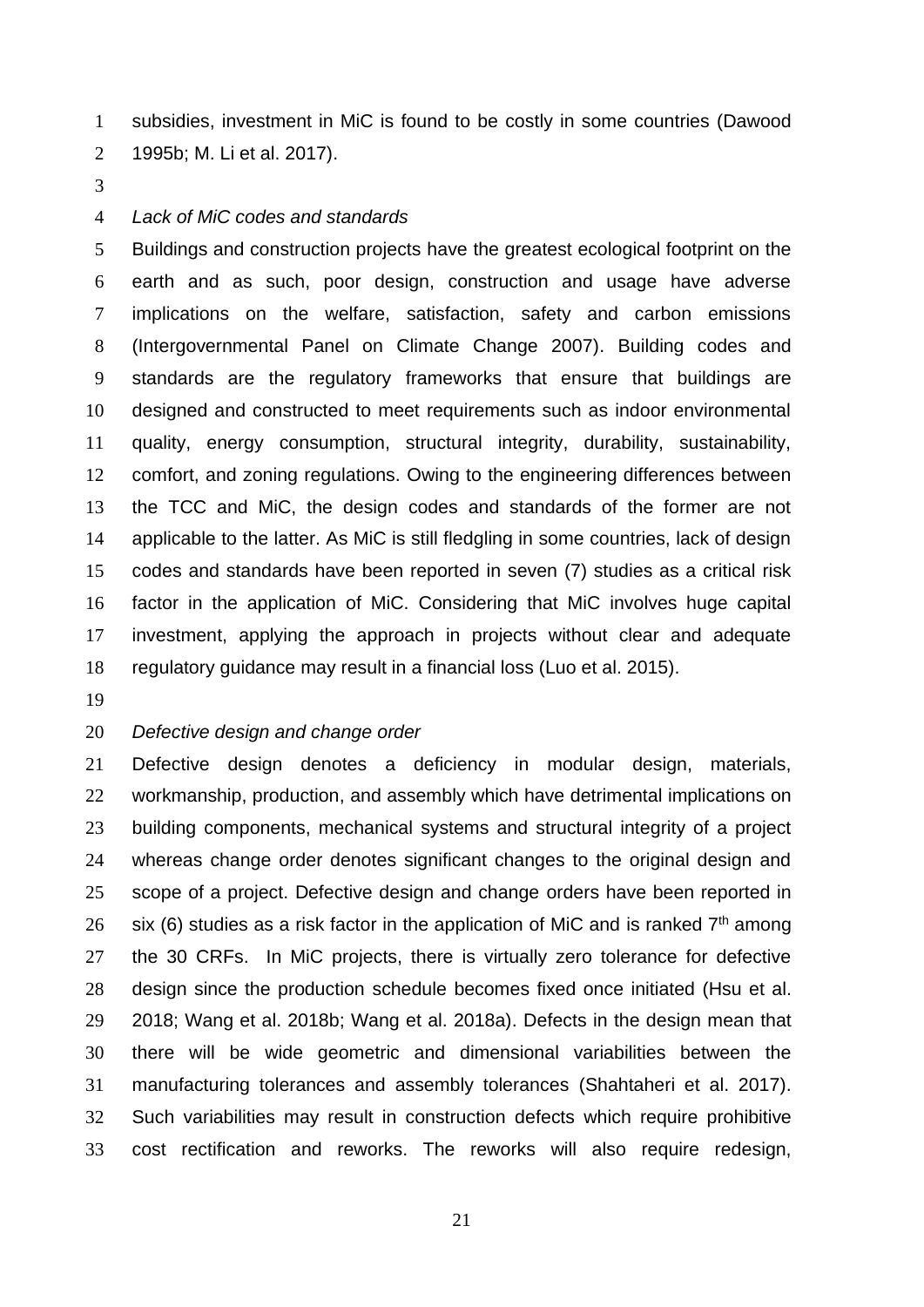reproduction, transportation, and assembly of the additional modules to right the wrongs in the assembly process. Apparently, the rectification of the errors and the accompanying reworks constitute huge cost and recipes for MiC project delays (Li et al. 2013; Lee & Kim 2017). Also, changes in project scope are difficult to implement in MiC because there is decreased flexibility for late design changes and poor cooperation between multi-interfaces (Tam et al. 2007; Rahman 2014; Hwang et al. 2018). Essentially, defective design and change orders constitute significant risks to the cost, quality, schedule and structural integrity of MiC.

# *Supply chain information gap and inconsistency*

 As noted earlier, the effective integration of the MiC supply chain and associated stakeholders require adequate communication and information sharing (C.Z. Li, Shen, et al. 2017; C.Z. Li, Zhong, et al. 2017; Li, Xu, et al. 15 2018). Supply chain information gap and inconsistency was ranked  $7<sup>th</sup>$  out of the 30 CRFs. Owing to the interdependence of the segments of the MiC supply chain, consistency of information is crucial for smooth delivery of the projects. Poor information sharing within the chain may result in significant delays in MiC projects. In Hong Kong, Li, Xu, et al. (2018) found that "inefficient design data transition", "design information gap between designer and manufacturer", "logistics information inconsistency", and "low information interoperability between different enterprise resource planning systems" resulted in between 200 and 300min delays in the six-day cycle assembly of residential MiC projects. Considering the shorter schedules and the higher hourly rate of the hired assembly equipment, this loss of time constitutes a significant cost.

### *Inefficient scheduling*

 Modular manufacturing scheduling constitutes a crucial parameter in the application of MiC. Inefficient scheduling has been noted in six (6) studies as a critical risk factor in the application of MiC. Unlike the TCC, scheduling in the precast construction industry is made-to-order (Dawood 1995b). As a result, the modular manufacturing process conforms to the engineer-to-order enterprise resource planning. This demands that the quantity of each manufactured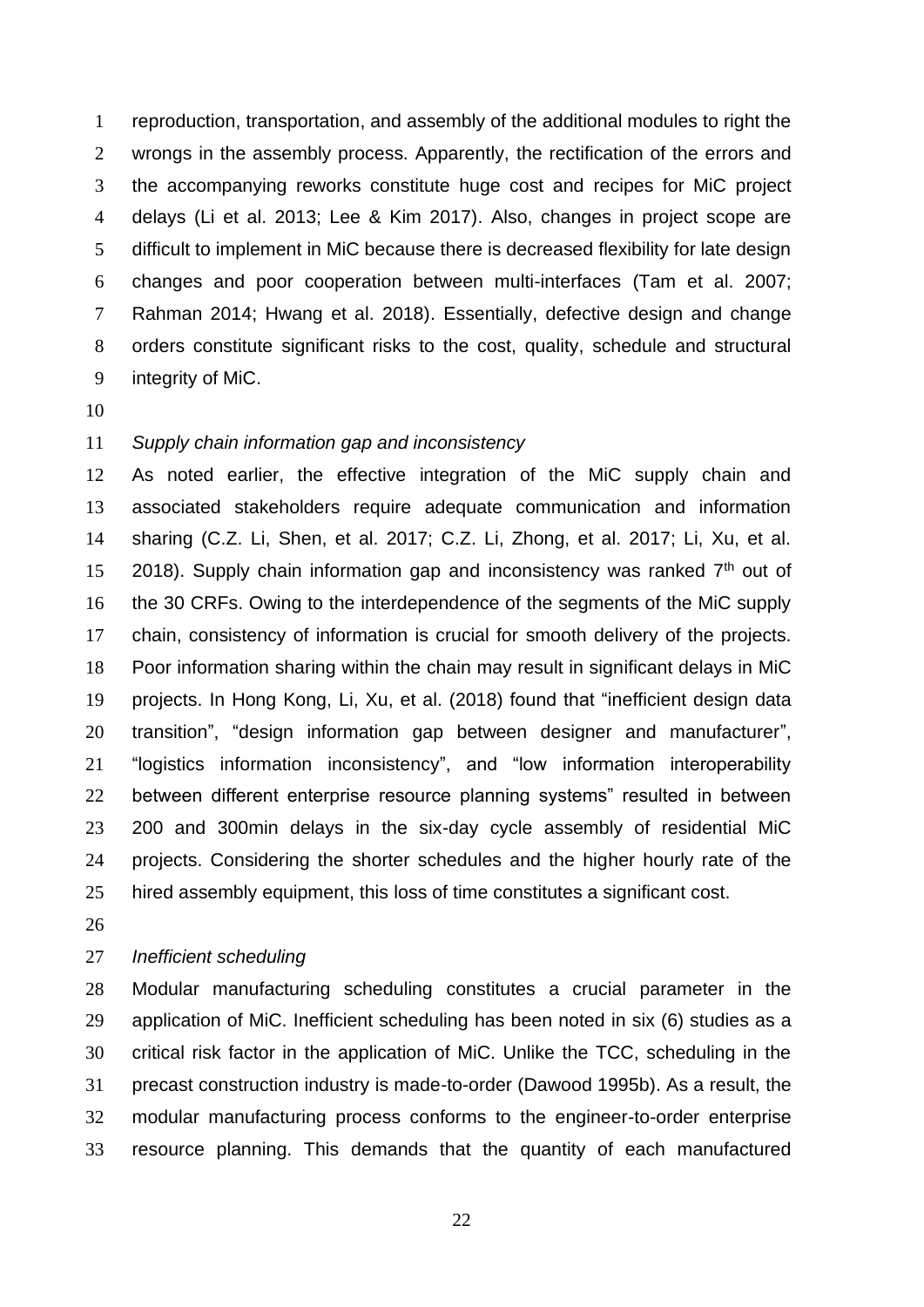modular component produced precisely matches its optimal quantity demanded in the MiC project and thus, the inventory must return to zero at the end of the project (Hsu et al. 2018). Since the modules are designed to meet the specifications and design of a single project, shortages cannot be supported using modules from other manufacturers, unless they are designed using the exact same specification. This highlights the host of uncertainties and risks associated with inefficient scheduling. Indeed, the scheduling must consider demand variations, operational uncertainties such as 'process-waiting time on the flow of work', processing time uncertainty and resources constraints (Wang et al. 2018a; Wang et al. 2018b). Dawood (1995b) indicated that job shop scheduling of modular plant must consider arrival patterns, number of machines, work sequence and continuous performance evaluation. All these events come along with uncertainties which may increase the cost of inefficient scheduling.

### *Limited MiC expertise and experience*

 As an innovative technology, special skills and expertise are required to enhance the success of applying MiC. The immature nature of MiC in some countries, especially developing countries leave the approach to the mercy of inexperienced professionals (Jiang et al. 2018). Limited expertise and experience in the application of MiC have been noted as a risk factor in six (6) studies. This is crucial because the level of expertise and experience have implications on the quality and performance of MiC projects. For instance, based on experience, developers could optimize some processes to create more value for money. Adequate experience may ensure safer investment in the form of a higher quality of the projects and fewer defects/reworks. Pan & Sidwell (2011) highlighted the positive effect of experience and expertise on cost savings in MiC projects. As such, the expertise and experience of professional must be given due consideration in the application of MiC.

#### **Conclusions and implications**

 The application of MiC is associated with lifecycle cost savings, shortened construction time, reduced construction waste, improved adaptability, reduced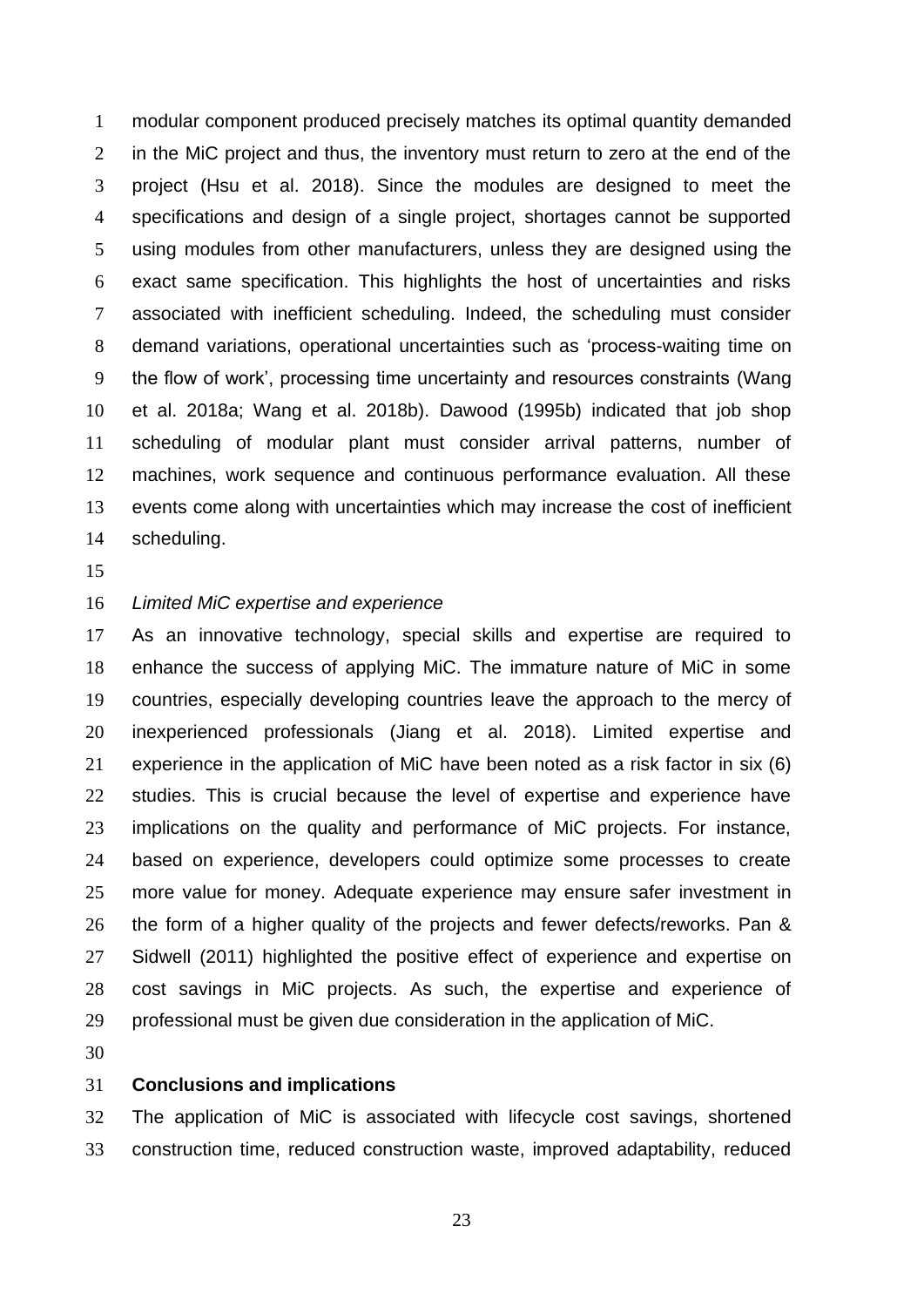carbon emissions and simplification of the construction process. However, the unique design, engineering, supply chain, stakeholder composition and management requirements of MiC engender wider spectra of risks and uncertainties which could compromise the adumbrated benefits of MiC. In response, empirical studies have examined the various risk associated with MiC in different countries. As most of the studies focused on different risk components of MiC, there is the need to synthesize the empirical research findings to generate a research framework of the critical risk factors (CRFs) associated with MiC. This paper conducted a systematic review of 39 empirical studies on the risks of MiC.

 The analysis showed that risks factors of MiC are gaining increasing attention in the CEM research domain, especially within the last decade with about 12 publications recorded in 2018. Out of the 20 journals, Journal of Cleaner Production (33%), Automation in Construction (8%), Journal of Management in Engineering (8%), Construction Management and Economics (5%), Engineering, Construction and Architectural Management (5%), and Habitat International (5%) contributed the most publications with each contributing at least 2 articles on the risks of MiC. The superior contribution of the Journal of Cleaner Production (13) may be due to the cleaner nature of MiC. Out of 9 countries, China (16), Hong Kong (8), UK (5), and USA (3) contributed the greatest number of articles on the risks of MiC. However, the 9 countries are 22 in four continents comprising Europe, North America, Australia, and Asia. These continents are noted for their advanced levels and clear vision in the adoption of MiC which highlights the quality and representatives of included studies. The literature synthesis resulted in the extraction of 73 risk factors, of which 30 were considered CRFs as they were reported in at least two studies.

 Of the 30 CRFs, stakeholder fragmentation and management complexity; higher initial capital cost; poor supply chain integration and disturbances; delays in delivery of modular components to site; poor government support and regulations; lack of MiC codes and standards; defective design and change order; supply chain information gap and inconsistency; inefficient scheduling; and limited MiC expertise and experience were the top 10 CRFs in the application of MiC. Although the study is an SLR, the findings have substantial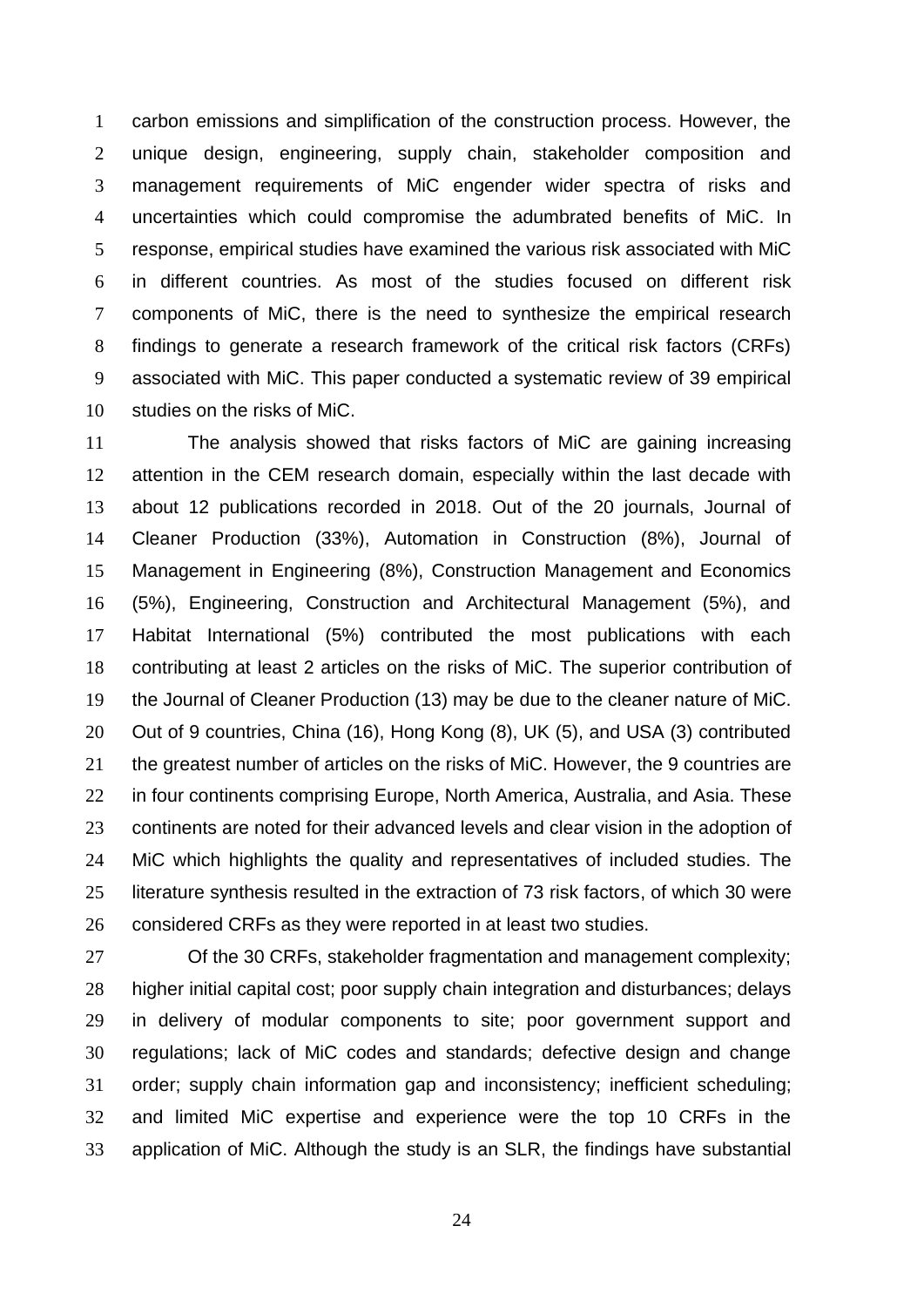implications for practice and future studies. Firstly, the CRFs identified may be useful to countries which are yet to adopt MiC and may be used to guide MiC project risks planning. Secondly, the findings may broaden the understanding of offsite construction researchers and practitioners of the CRFs in the application of MiC. Thirdly, the identified CRFs contribute to the theoretical checklist of risks factors associated with OSC techniques. Finally, the identified CRFs may be investigated and prioritized in other countries prior to the application of MiC and thus, may reduce the impact of the risk factors on project objectives. Despite the relevance of the study, the following limitations are worth highlighting. First, the study used the number of occurrences in studies to determine the criticality of the risk factors which is not effective enough. As such, a quantitative assessment is required in future studies. Second, albeit adequate, the sample of articles is small, and the review should be updated in subsequent years to capture new findings on the risks factors as MiC mature and gain wider market expansion in many countries. Finally, no mitigation strategies were identified for the CRFs and thus, future studies may investigate management strategies and their effectiveness in addressing the CRFs.

#### **References**

- Arif M, Egbu C. 2010. Making a case for offsite construction in China. Eng Constr Archit Manag. 17:536–548.
- Baker JD. 2016. The Purpose, Process, and Methods of Writing a Literature Review.
- AORN J. 103:265–269.
- Baloi D, Price ADF. 2003. Modelling global risk factors affecting construction cost performance. Int J Proj Manag. 21:261–269.
- Blismas N, Pasquire C, Gibb A. 2006. Benefit evaluation for off-site production in construction. Constr Manag Econ. 24:121–130.
- Blismas N, Wakefield R. 2009. Drivers, constraints and the future of offsite manufacture in Australia. Constr Innov. 9:72–83.
- Bortolini R, Formoso CT, Viana DD. 2019. Site logistics planning and control for
- engineer-to-order prefabricated building systems using BIM 4D modeling. Autom 32 Constr [Internet]. 98:248-264. Available from: https://linkinghub.elsevier.com/retrieve/pii/S0926580518301195
- Chiang YH, Hon-Wan Chan E, Ka-Leung Lok L. 2006. Prefabrication and barriers to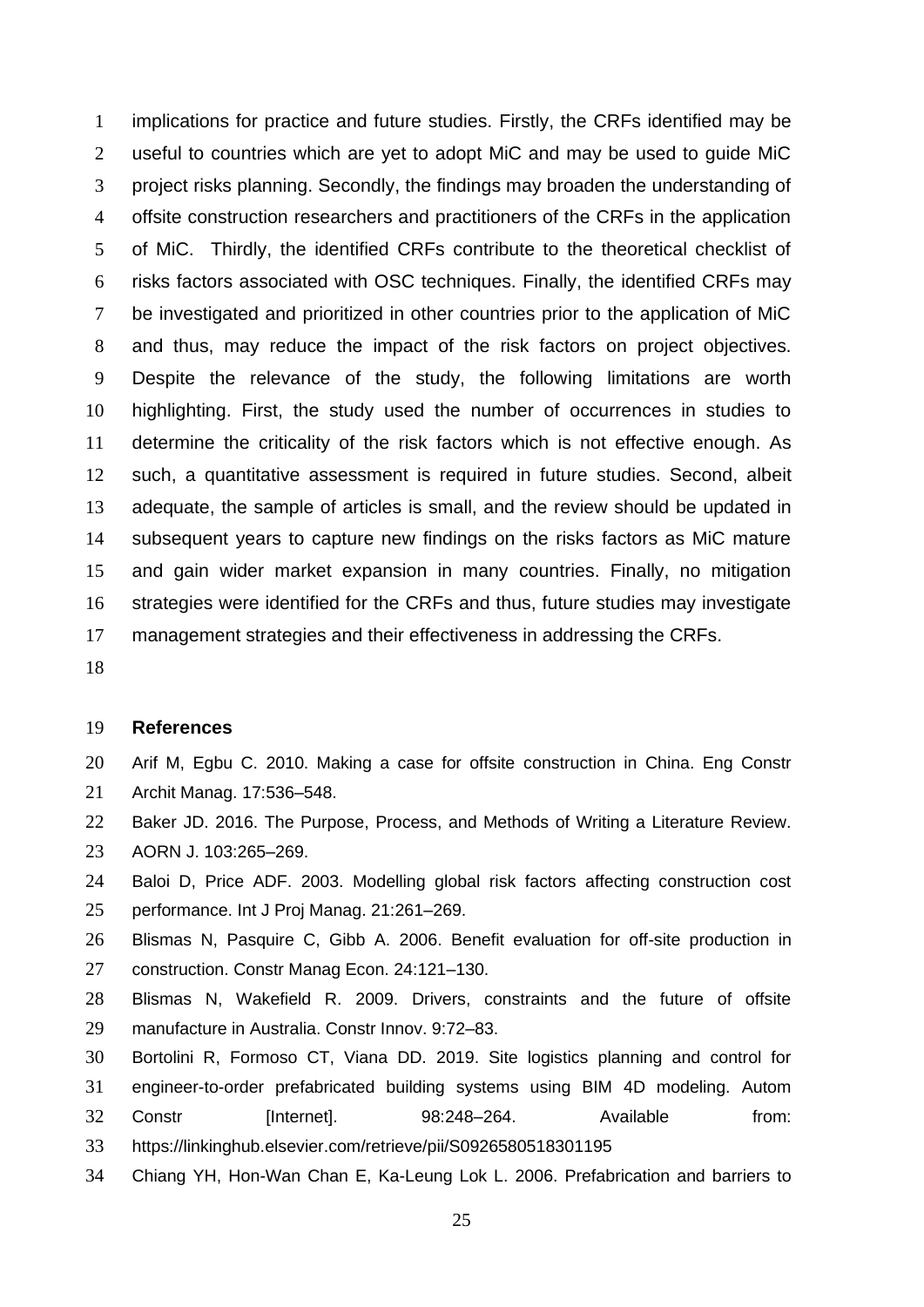- entry-a case study of public housing and institutional buildings in Hong Kong. Habitat
- Int. 30:482–499.
- Dawood NN. 1995a. An integrated bidding management expert system for the make-
- to-order precast industry. Constr Manag Econ. 13:115–125.
- Dawood NN. 1995b. Scheduling in the precast concrete industry using the simulation modelling approach. Build Environ. 30:197–207.
- 
- Egan J. 1998. Rethinking construction: The Report of the Construction Task Force.
- [place unknown].
- Finfgeld-Connett D. 2014. Use of content analysis to conduct knowledge-building and
- theory-generating qualitative systematic reviews. Qual Res. 14:341–352.
- Gan X, Chang R, Wen T. 2018. Overcoming barriers to off-site construction through
- engaging stakeholders: A two-mode social network analysis. J Clean Prod [Internet].
- 201:735–747. Available from:
- https://www.sciencedirect.com/science/article/pii/S0959652618322881
- Gan X, Chang R, Zuo J, Wen T, Zillante G. 2018. Barriers to the transition towards off-
- site construction in China: An Interpretive structural modeling approach. J Clean Prod
- [Internet]. 197:8–18. Available from: https://doi.org/10.1016/j.jclepro.2018.06.184
- Gibb AGF. 1999. Off-site Fabrication: Prefabrication, Pre-assembly and Modularization.
- Latheronwheel: Whittles Publishing.
- Gibb AGF. 2001. Standardization and pre-assembly- distinguishing myth from reality
- using case study research. Constr Manag Econ [Internet]. 19:307–315. Available from:
- http://www.tandfonline.com/doi/abs/10.1080/01446190010020435
- Gibb AGF., Neale RH. 1997. Management of prefabrication for complex cladding: Case study. J Archit Eng [Internet]. 3:60–69. Available from: https://www.scopus.com/inward/record.uri?eid=2-s2.0-
- 0031162230&partnerID=40&md5=7d69e20cd2ee984079d914bf864edf56
- Han Y, Wang L. 2018. Identifying barriers to off-site construction using grey Dematel approach: case of China. J Civ Eng Manag [Internet]. 24:364–377. Available from:
- https://journals.vgtu.lt/index.php/JCEM/article/view/5181/4483
- Hassim S, Jaafar MS, Sazalli SAAH. 2009. The Contractor Perception Towards
- Industrialised Building System Risk in Construction Projects in Malaysia. Am J Appl Sci. 6:937–942.
- Hassim S, Sazalli SAAH, Jaafar MS. 2008. Identification of sources of risk in IBS project. Eur J Soc Sci. 6:315–324.
- Hong J, Shen GQ, Li Z, Zhang B, Zhang W. 2017. Barriers to promoting prefabricated
- construction in China: A cost–benefit analysis. J Clean Prod. 172:649–660.
- Hong Kong Buildings Department. 2018. Modular Integrated Construction [Internet].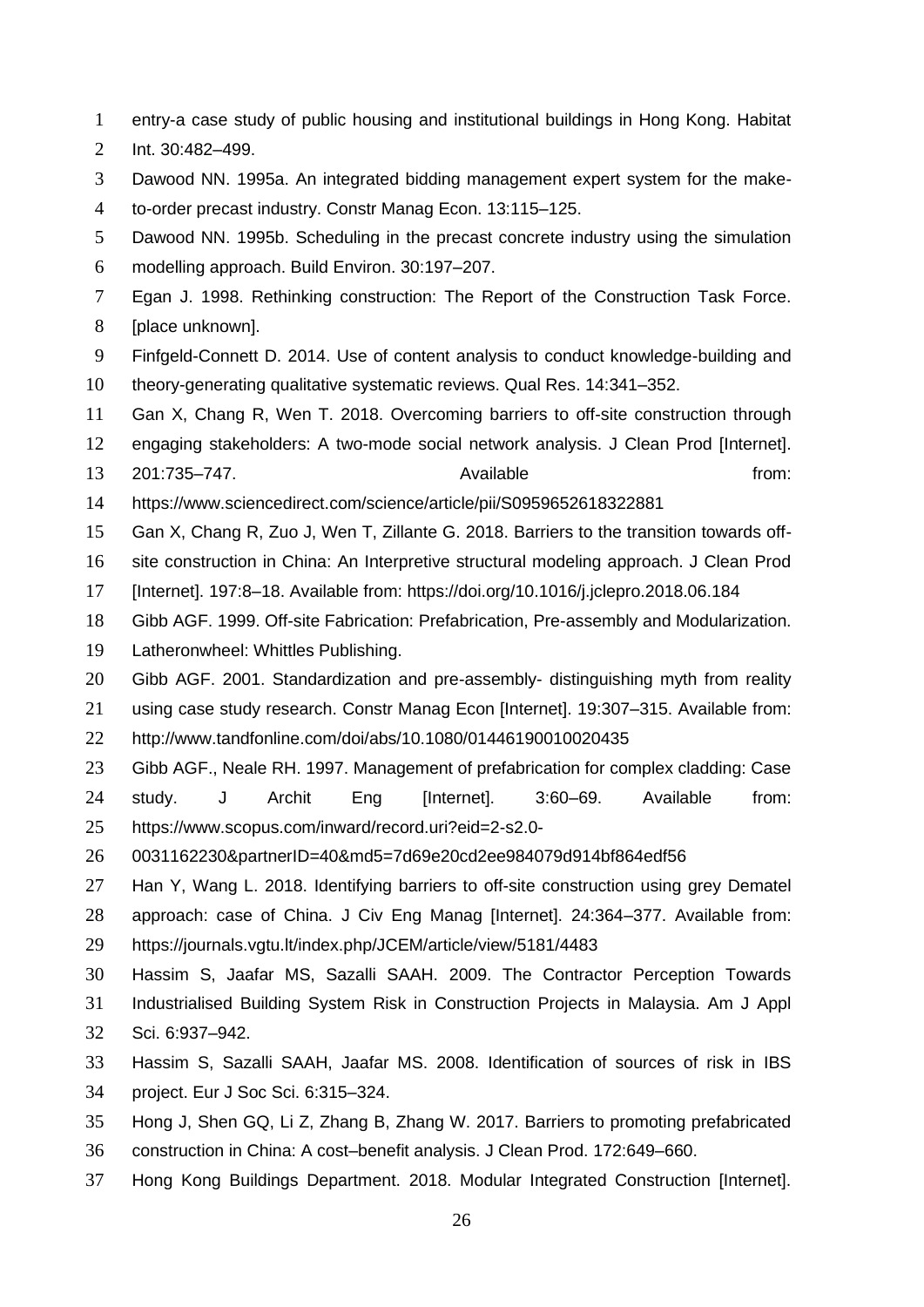- Hong Kong. Available from: https://www.bd.gov.hk/en/resources/codes-and-
- references/modular-integrated-construction/index.html
- Hosseini MR, Martek I, Zavadskas EK, Aibinu AA, Arashpour M, Chileshe N. 2018.
- Critical evaluation of off-site construction research: A Scientometric analysis. Autom
- Constr. 87:235–247.
- Hsu PY, Angeloudis P, Aurisicchio M. 2018. Optimal logistics planning for modular
- construction using two-stage stochastic programming. Autom Constr [Internet]. 94:47–
- 61. Available from: https://doi.org/10.1016/j.autcon.2018.05.029
- Hwang B-G, Shan M, Looi K-Y. 2018. Key constraints and mitigation strategies for
- prefabricated prefinished volumetric construction. J Clean Prod [Internet]. 183:183–
- 193. Available from: https://linkinghub.elsevier.com/retrieve/pii/S0959652618304487
- Intergovernmental Panel on Climate Change. 2007. Climate Change 2007 Synthesis
- Report. [place unknown].
- Jaillon L, Poon CS, Chiang YH. 2009. Quantifying the waste reduction potential of
- using prefabrication in building construction in Hong Kong. Waste Manag [Internet].
- 29:309–320. Available from: http://dx.doi.org/10.1016/j.wasman.2008.02.015
- Ji Y, Qi L, Liu Y, Liu X, Li HX, Li Y. 2018. Assessing and prioritising delay factors of prefabricated concrete building projects in China. Appl Sci. 8:1–16.
- Jiang L, Li Z, Li L, Gao Y. 2018. Constraints on the promotion of prefabricated construction in China. Sustain. 10:1–17.
- Jiang R, Mao C, Hou L, Wu C, Tan J. 2017. A SWOT analysis for promoting off-site
- construction under the backdrop of China's new urbanisation. J Clean Prod. 173:225– 234.
- Kamar KAM, Azman MNA, Nawi MNM. 2014. IBS survey 2010: Drivers, barriers and critical success factors in adopting industrialised building system (IBS) construction by G7 contractors in Malaysia. J Eng Sci Technol. 9:490–501.
- Kibert CJ. 1994. Establishing Principles and a Model for Sustainable Construction. In: Proc First Int Conf CIB TG 16 Sustain Constr. Tampa, Florida, USA,November 6-9; p. 3–12.
- Kibert CJ. 2007. The next generation of sustainable construction. Build Res Inf. 35:595–601.
- Kim S, Nussbaum MA, Jia B. 2011. Low back injury risks during construction with prefabricated (panelised) walls: Effects of task and design factors. Ergonomics. 54:60– 71.
- Kim S, Nussbaum MA, Jia B. 2012. The benefits of an additional worker are task- dependent: Assessing low-back injury risks during prefabricated (panelized) wall construction. Appl Ergon [Internet]. 43:843–849. Available from: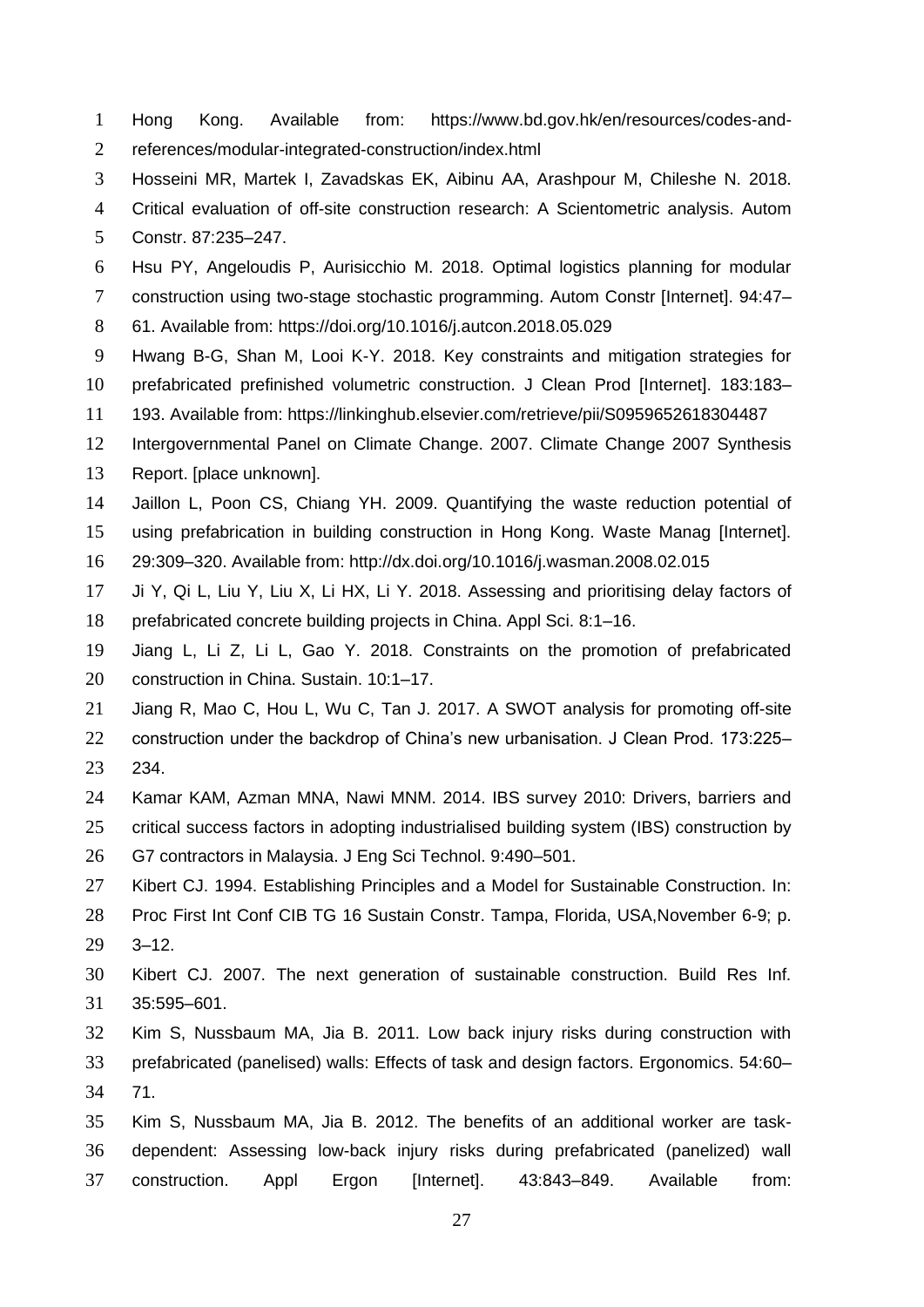- http://dx.doi.org/10.1016/j.apergo.2011.12.005
- Koskela L. 2003. Is structural change the primary solution to the problems of construction? Build Res Inf. 31:85–96.
- Lachal J, Revah-Levy A, Orri M, Moro MR. 2017. Metasynthesis: An original Method to
- synthesize Qualitative Literature in Psychiatry. Front Psychiatry. 8:1–9.
- Lee JS, Kim YS. 2017. Analysis of cost-increasing risk factors in modular construction
- in Korea using FMEA. KSCE J Civ Eng. 21:1999–2010.
- Levy Y, Ellis TJ. 2006. A systems approach to conduct an effective literature review in
- support of information systems research. Informing Sci J. 9:181–212.
- Li CZ, Hong J, Fan C, Xu X, Shen GQ. 2018. Schedule delay analysis of prefabricated
- housing production: A hybrid dynamic approach. J Clean Prod [Internet]. 195:1533–
- 1545. Available from: https://doi.org/10.1016/j.jclepro.2017.09.066
- Li CZ, Hong J, Xue F, Shen GQ, Xu X, Mok MK. 2016. Schedule risks in prefabrication
- housing production in Hong Kong: a social network analysis. J Clean Prod [Internet].
- 134:482–494. Available from: http://dx.doi.org/10.1016/j.jclepro.2016.02.123
- Li CZ, Shen GQ, Xue F, Luo L, Xu X, Sommer L. 2017. Schedule risk modeling in prefabrication housing production. J Clean Prod [Internet]. 153:692–706. Available from: http://dx.doi.org/10.1016/j.jclepro.2016.11.028
- Li CZ, Xu X, Shen GQ, Fan C, Li X, Hong J. 2018. A model for simulating schedule risks in prefabrication housing production: A case study of six-day cycle assembly activities in Hong Kong. J Clean Prod [Internet]. 185:366–381. Available from:
- https://doi.org/10.1016/j.jclepro.2018.02.308
- Li CZ, Zhong RY, Xue F, Xu G, Chen K, Huang GG, Shen GQ. 2017. Integrating RFID and BIM technologies for mitigating risks and improving schedule performance of prefabricated house construction. J Clean Prod [Internet]. 165:1048–1062. Available from: http://dx.doi.org/10.1016/j.jclepro.2017.07.156
- Li HX, Al-Hussein M, Lei Z, Ajweh Z. 2013. Risk identification and assessment of modular construction utilizing fuzzy analytic hierarchy process (AHP) and simulation. Can J Civ Eng [Internet]. 40:1184–1195. Available from: http://www.nrcresearchpress.com/doi/10.1139/cjce-2013-0013
- Li M, Li G, Huang Y, Deng L. 2017. Research on Investment Risk Management of
- Chinese Prefabricated Construction Projects Based on a System Dynamics Model.
- Buildings [Internet]. 7:83. Available from: http://www.mdpi.com/2075-5309/7/3/83
- Li Z, Shen GQP, Xue X. 2014. Critical review of the research on the management of prefabricated construction. Habitat Int [Internet]. 43:240–249. Available from: http://dx.doi.org/10.1016/j.habitatint.2014.04.001
- Luo L-Z, Mao C, Shen L-Y, Li Z-D. 2015. Risk factors affecting practitioners' attitudes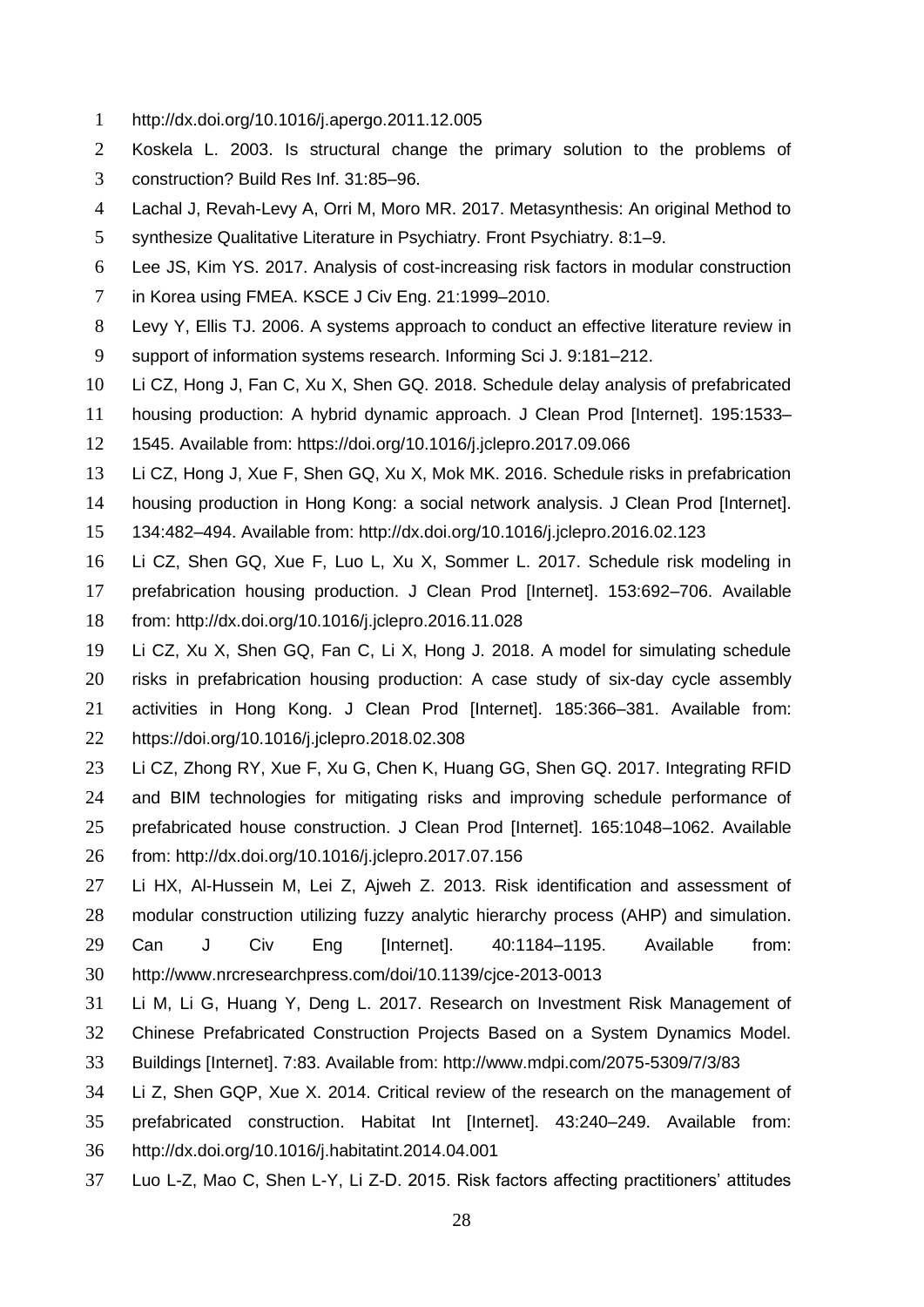- toward the implementation of an industrialized building system: A case study from
- China. Eng Constr Archit Manag [Internet]. 22:669–691. Available from:
- http://dx.doi.org/10.1108/ECAM-04-2014-
- 0048%0Ahttp://%0Ahttp://dx.doi.org/10.1108/ECAM-02-2015-
- 0024%0Ahttp://dx.doi.org/10.1108/ECAM-01-2014-0013
- Luo L, Shen GQ, Xu G, Liu Y, Wang Y. 2019. Stakeholder-associated Supply Chain
- Risks and Their Interactions in a Prefabricated Building Project : A Case Study in Hong
- Kong. J Manag Eng. 35:1–14.
- Mao C, Shen Q, Pan W, Ye K. 2014. Major Barriers to Off-Site Construction: The
- Developer's Perspective in China. J Manag Eng [Internet]. 31:04014043. Available
- from: http://ascelibrary.org/doi/10.1061/%28ASCE%29ME.1943-5479.0000246
- Mao C, Shen Q, Shen L, Tang L. 2013. Comparative study of greenhouse gas emissions between off-site prefabrication and conventional construction methods: Two case studies of residential projects. Energy Build [Internet]. 66:165–176. Available from: http://dx.doi.org/10.1016/j.enbuild.2013.07.033
- Mok KY, Shen GQ, Yang J. 2015. Stakeholder management studies in mega construction projects: A review and future directions. Int J Proj Manag [Internet]. 33:446–457. Available from: http://dx.doi.org/10.1016/j.ijproman.2014.08.007
- Newaz MT, Davis PR, Jefferies M, Pillay M. 2018. Developing a safety climate factor
- model in construction research and practice: A systematic review identifying future directions for research. Eng Constr Archit Manag. 25:738–757.
- Osei-Kyei R, Chan APC. 2015. Review of studies on the critical success factors for
- public-private partnership (PPP) projects from 1990 to 2013. Int J Proj Manag
- [Internet]. 33:1335–1346. Available from:
- http://dx.doi.org/10.1016/j.ijproman.2015.02.008
- Pan W, Goodier C. 2012. House-Building Business Models and Off-Site Construction
- Take-Up. J Archit Eng. 18:84–93.
- Pan W, Sidwell R. 2011. Demystifying the cost barriers to offsite construction in the UK.
- Constr Manag Econ. 29:1081–1099.
- Polat G. 2008. Factors Affecting the Use of Precast Concrete Systems in the United
- States. J Constr Eng Manag [Internet]. 134:169–178. Available from:
- http://ascelibrary.org/doi/10.1061/%28ASCE%291076-
- 0431%282000%296%3A3%2879%29
- Project Management Institute. 2017. A Guide to the Project Management Body of
- Knowledge (PMBOK Guide). 6th Editio. Newton Square, Pennsylvania: Project Management Institute.
- Quale J, Eckelman MJ, Williams KW, Sloditskie G, Zimmerman JB. 2012. Construction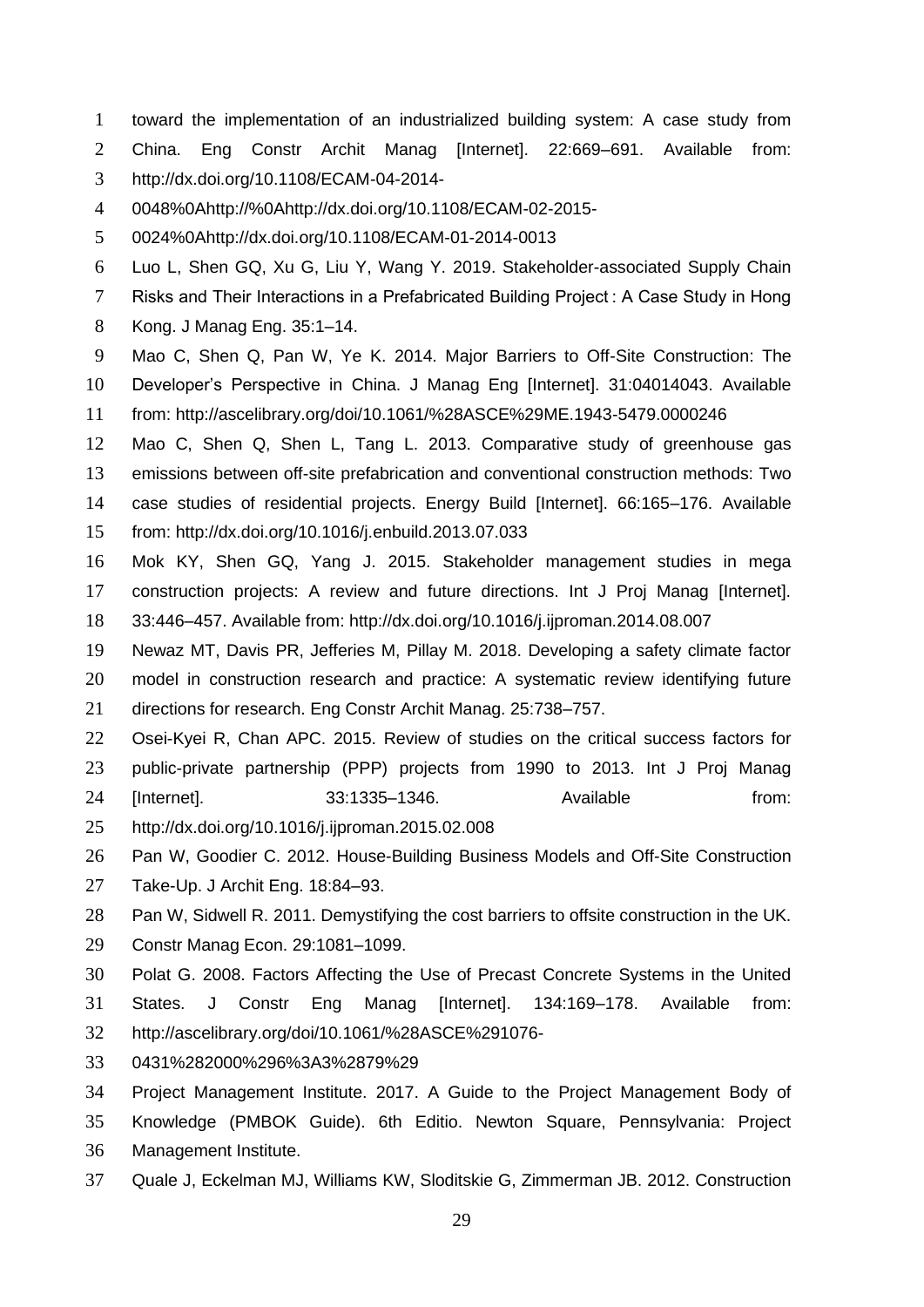- Matters: Comparing Environmental Impacts of Building Modular and Conventional
- Homes in the United States. J Ind Ecol. 16:243–253.
- Rahman MM. 2014. Barriers of Implementing Modern Methods of Construction. J 4 Manag Eng [Internet]. 30:69–77. Available from:
- http://ascelibrary.org/doi/10.1061/%28ASCE%29ME.1943-5479.0000173
- Richard R. 2006. Industrialising the Construction Industry in Developing Countries : R &
- 7 D of Strategies & Technologies. In: Serpell A, editor. CIB W107 Constr Dev Ctries Int
- Symp "Construction Dev Econ New Issues Challenges." Santiago, Chile: Santiago :
- CIB; p. 8.
- Richard RB. 2005. Industrialised building systems: Reproduction before automation and robotics. Autom Constr. 14:442–451.
- Saieg P, Sotelino ED, Nascimento D, Caiado RGG. 2018. Interactions of Building
- Information Modeling, Lean and Sustainability on the Architectural, Engineering and
- Construction industry: A systematic review. J Clean Prod. 174:788–806.
- Shahtaheri Y, Rausch C, West J, Haas C, Nahangi M. 2017. Managing risk in modular
- construction using dimensional and geometric tolerance strategies. Autom Constr
- [Internet]. 83:303–315. Available from: http://dx.doi.org/10.1016/j.autcon.2017.03.011
- Simon HA. 1962. The Architecture of Complexity. In: Proc Am Philos Soc. Vol. 106.
- [place unknown]; p. 467–482.
- Slaughter ES. 1998. Models of Construction Innovation. J Constr Eng Manag. 124:226–231.
- Smith RE. 2016. Off-Site and Modular Construction Explained. Natl Inst Build Sci
- [Internet]. [cited 2018 Nov 11]:11. Available from: https://www.wbdg.org/resources/site-
- and-modular-construction-explained
- Tam VWY, Fung IWH, Sing MCP, Ogunlana SO. 2015. Best practice of prefabrication
- implementation in the Hong Kong public and private sectors. J Clean Prod [Internet].
- 109:216–231. Available from: http://dx.doi.org/10.1016/j.jclepro.2014.09.045
- Tam VWY, Tam CM, Zeng SX, Ng WCY. 2007. Towards adoption of prefabrication in construction. Build Environ. 42:3642–3654.
- Velamat S. 2012. Feasibility, Benefits and Challenges of Modular Construction in High
- Rise Development in the United States: A Developer's Perspective. [place unknown]:
- Massachusetts Institute of Technology.
- Wang Z, Hu H, Gong J. 2018a. Simulation based multiple disturbances evaluation in
- the precast supply chain for improved disturbance prevention. J Clean Prod [Internet].
- 177:232–244. Available from: https://doi.org/10.1016/j.jclepro.2017.12.188
- Wang Z, Hu H, Gong J. 2018b. Framework for modeling operational uncertainty to
- optimize offsite production scheduling of precast components. Autom Constr [Internet].